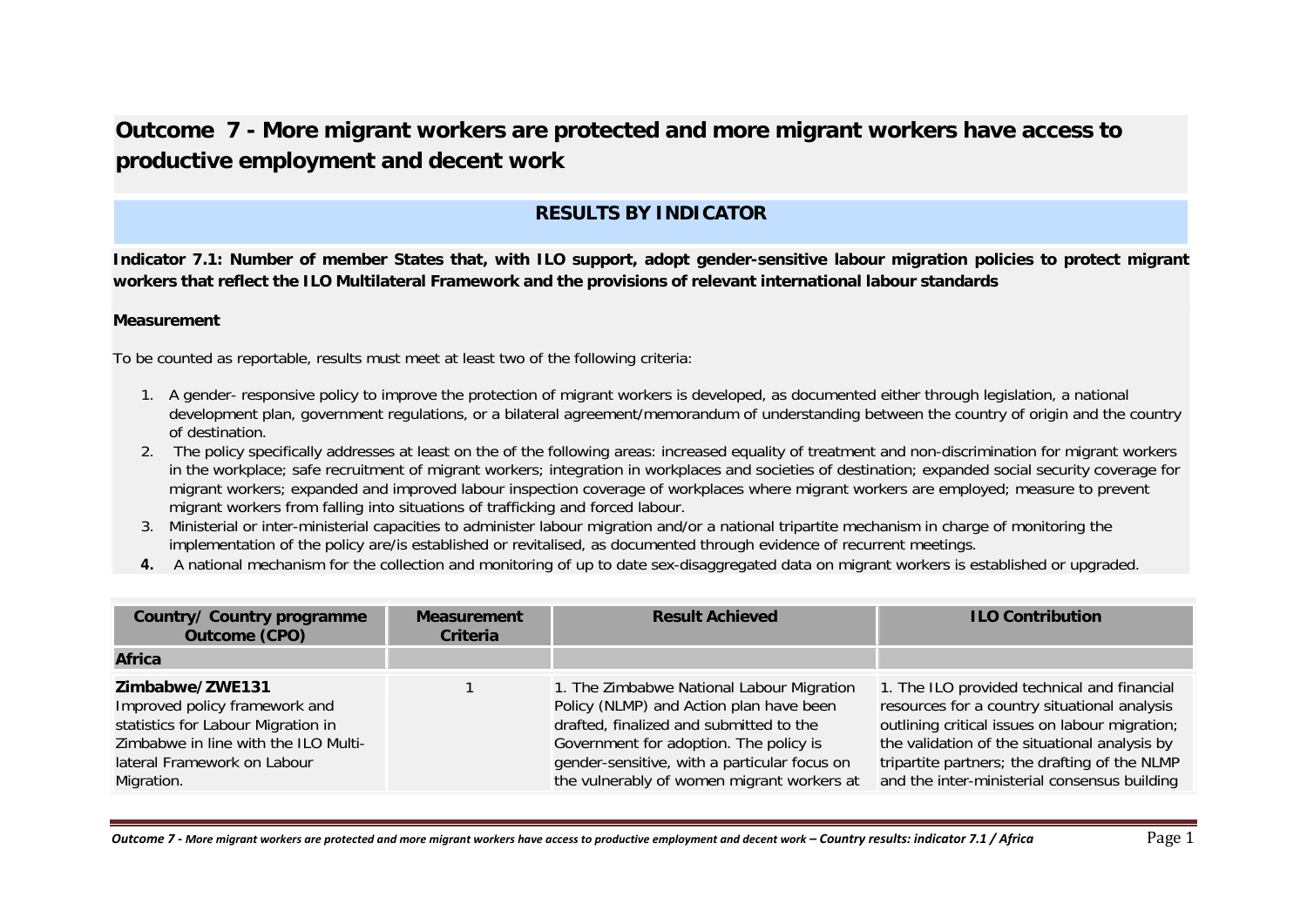|                | all stages of the migration process.<br>2. Bilateral consultations between South Africa 2. The ILO collaborated and facilitated the<br>and Zimbabwe under the MoU on Employment meeting of the Zimbabwe and South African<br>Labour facilitated up scaling the initiative on<br>promoting circular migration and protection of in May 2012.<br>migrant workers through documented and<br>mutually beneficial migration.                                                                                                                                                                                                                                                                                                                                                                                                                                            | and validation workshop.<br>stakeholders on labour migration in Musina                                                                                                                                                                                                                                                                              |
|----------------|--------------------------------------------------------------------------------------------------------------------------------------------------------------------------------------------------------------------------------------------------------------------------------------------------------------------------------------------------------------------------------------------------------------------------------------------------------------------------------------------------------------------------------------------------------------------------------------------------------------------------------------------------------------------------------------------------------------------------------------------------------------------------------------------------------------------------------------------------------------------|-----------------------------------------------------------------------------------------------------------------------------------------------------------------------------------------------------------------------------------------------------------------------------------------------------------------------------------------------------|
| $\overline{2}$ | 1. The NLMP seeks to strengthen governance 1. The ILO provided technical expertise in<br>of Labour Migration in line with international<br>good practices, protect and Empower Migrant ILS on migration and the ILO Multilateral<br>Workers, harness Labour Migration for<br>Development and increase availability of<br>labour migration data.<br>2. The Beitbridge Labour Migration Centre<br>(BLMC) Project pilot initiative established to<br>demonstrate the mechanisms for the policy<br>implementation to integrate elements for<br>promoting equality of treatment and non-<br>discrimination for migrant workers in the<br>workplace; safe recruitment of migrant<br>workers; integration in workplaces and<br>societies of destination; as well measures to<br>prevent migrant workers from falling into<br>situations of trafficking and forced labour. | drafting the policy elements based on relevant<br>Framework on Labour Migration as well<br>country experiences in Asia (Sri-Lanka).<br>2. The ILO provided guidance and technical<br>support including equipment on the<br>development of an electronic system for<br>gathering and analysing data captured from<br>potential and eventual migrants |
| $\mathfrak{Z}$ | 1. Knowledge and capacity of the Ministry of<br>Labour and Social Services and media<br>enhanced to better understand labour<br>migration challenges and opportunities in a<br>changing global political, economic and social<br>context.                                                                                                                                                                                                                                                                                                                                                                                                                                                                                                                                                                                                                          | 1. Two Senior Officials from the Ministry of<br>Labour and Social Services and a journalist<br>participated in the ILO ITC/Turin Labour<br>Migration Academy on facilitating good<br>governance, enhancing protection and<br>promoting development.                                                                                                 |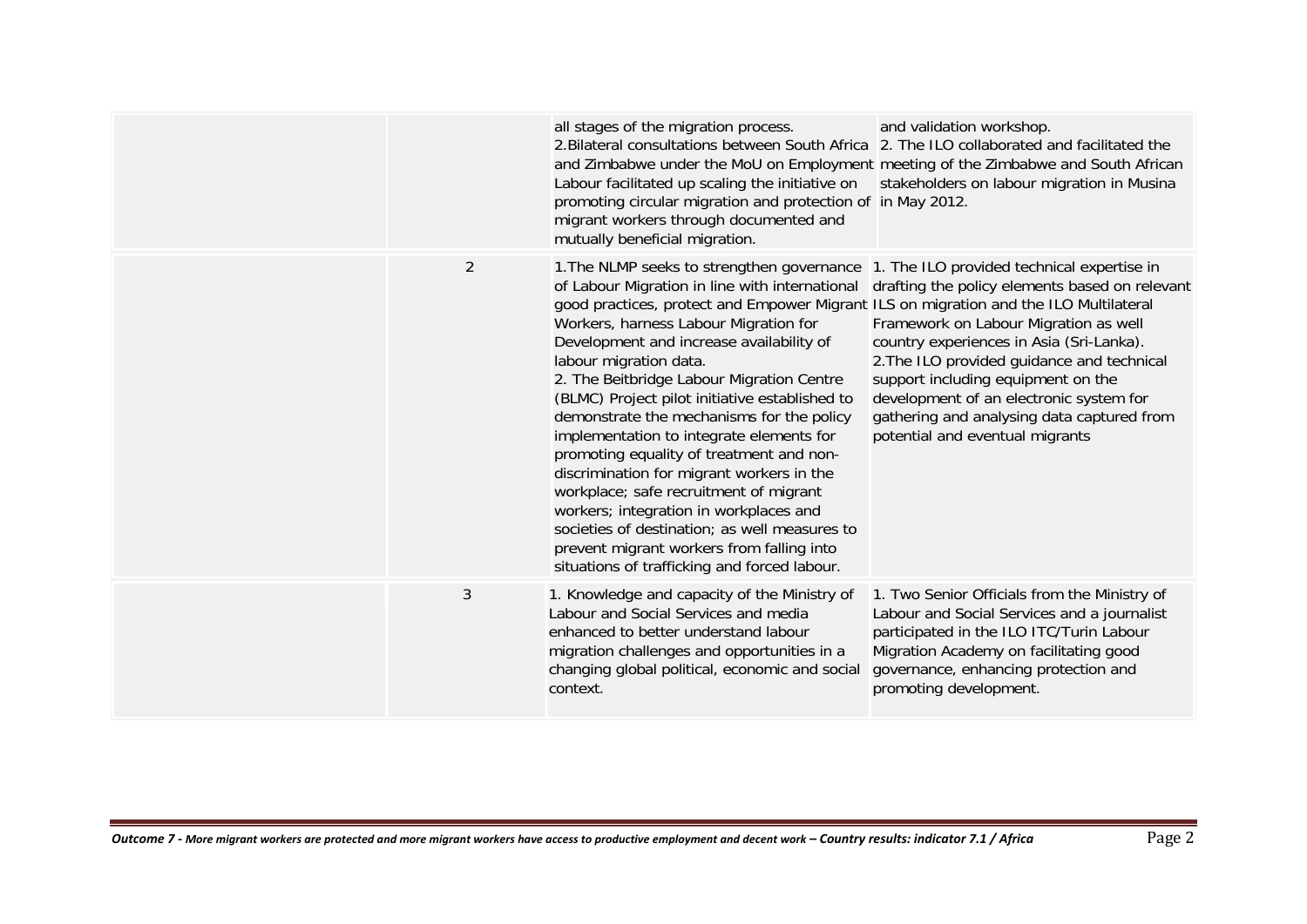| <b>Arab States</b>                                                                                                                                                                                       |                |                                                                                                                                                                                                                                                                  |                                                                                                                                                                                                                                                                                                                                                                                                                                                                                                                                                                        |
|----------------------------------------------------------------------------------------------------------------------------------------------------------------------------------------------------------|----------------|------------------------------------------------------------------------------------------------------------------------------------------------------------------------------------------------------------------------------------------------------------------|------------------------------------------------------------------------------------------------------------------------------------------------------------------------------------------------------------------------------------------------------------------------------------------------------------------------------------------------------------------------------------------------------------------------------------------------------------------------------------------------------------------------------------------------------------------------|
| Jordan/JOR103<br>Working conditions and social protection of<br>migrant workers, and other vulnerable<br>groups, enhanced through the improvement<br>of the legislative framework and its<br>enforcement | 1              | Trade Union Policy on Migrant Workers<br>developed in second quarter of 2013.                                                                                                                                                                                    | -Assessment of the current practices and<br>attitudes towards migrant workers within the<br>construction industry conducted.<br>- Outreach activities carried out in all parts of<br>the kingdom to allow all workers to become<br>aware of their rights and entitlements and<br>understand how their conditions could be<br>enhanced through the trade union.<br>-Participatory Action Research (PAR) in Jordan<br>regarding organizing domestic workers.<br>- A round table organized to review trade<br>union policies on workers, particularly migrant<br>workers. |
|                                                                                                                                                                                                          | $\overline{2}$ | Labour inspection policy expanded and<br>improved coverage of workplaces for migrant<br>workers                                                                                                                                                                  | - 10 Labour Inspectors trained to monitor and<br>evaluate the working conditions of migrant<br>workers, in February 2013.<br>- Management trainings of labour inspection<br>were organized, as well as 2 workshops to<br>review and update the national labour<br>inspection policy and strategy and the<br>national OSH profile                                                                                                                                                                                                                                       |
|                                                                                                                                                                                                          | 3              | A Labour Attaché Network (LAN), to be<br>governed by the diplomatic relations of the<br>embassies and the host government, with the<br>initial representation of the embassies of<br>Egypt, the Philippines, Indonesia, Sri Lanka<br>and Bangladesh established. | -Labour attachés training conducted to enable<br>them to better respond to the needs of their<br>citizens working in Jordan.                                                                                                                                                                                                                                                                                                                                                                                                                                           |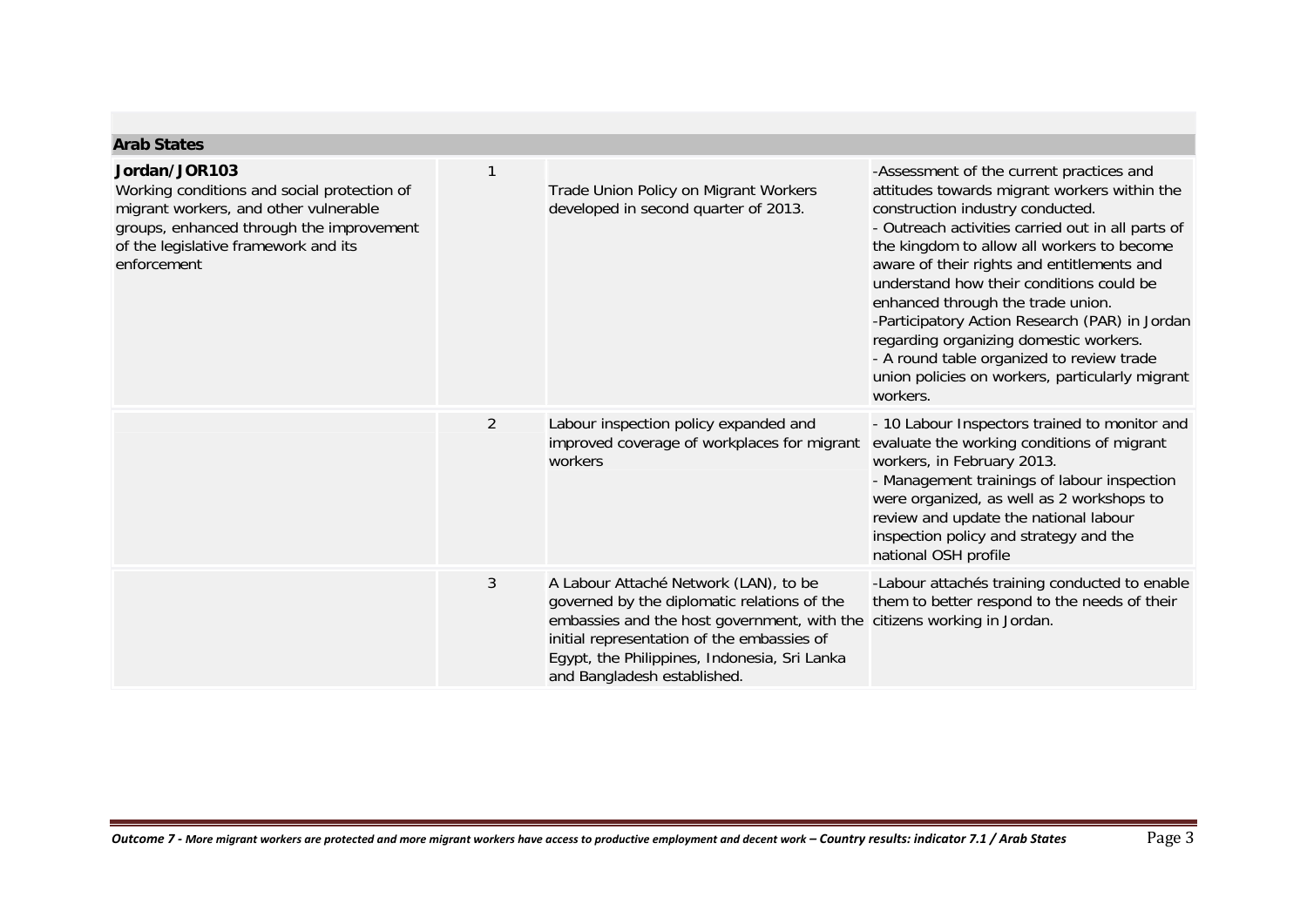#### **Asia and the Pacific**

| Cambodia/KHM129<br>Government and social partners develop and<br>implement policies to manage migration,<br>protect migrant workers and combat human<br>trafficking in line with ILO principles | $\mathbf{1}$   | In 2013, eight prakas (ministerial orders)<br>were passed to supplement Sub-Decree 190<br>on the Sending of Khmer Workers Abroad<br>through Private Recruitment Agencies and aim with a prioritization of topics to be covered by<br>to better protect migrant workers and<br>mainstream gender issues within the legal<br>framework governing labour migration. The<br>prakas cover Private Recruitment,<br>Recruitment Process and Pre-Departure<br>Orientation Training, the Standard Service<br>Contract, On-site Services and Repatriation,<br>Inspection of Private Recruitment Agencies,<br>Receiving Complaints Mechanisms for Migrant<br>Workers, and Rewards and Penalties for<br>Private Recruitment Agencies. | The ILO has worked closely with the Ministry<br>of Labour and Vocational Training and<br>partners throughout this process, beginning<br>prakas in December 2011; the establishment<br>of a Technical Working Group; consultations<br>on the drafts; and the submission of a<br>Technical Memorandum compiling comments<br>from a number of specialists. Social partners<br>and civil society organizations participated<br>actively in the TWG and consultations, and<br>the ILO also facilitated the submission of<br>comments on gender issues from UN Women.<br>The ILO also participated in meetings and<br>provided comments on a draft MOU between<br>Cambodia and Malaysia on the sending of<br>domestic workers, which is currently being<br>reviewed. |
|-------------------------------------------------------------------------------------------------------------------------------------------------------------------------------------------------|----------------|---------------------------------------------------------------------------------------------------------------------------------------------------------------------------------------------------------------------------------------------------------------------------------------------------------------------------------------------------------------------------------------------------------------------------------------------------------------------------------------------------------------------------------------------------------------------------------------------------------------------------------------------------------------------------------------------------------------------------|----------------------------------------------------------------------------------------------------------------------------------------------------------------------------------------------------------------------------------------------------------------------------------------------------------------------------------------------------------------------------------------------------------------------------------------------------------------------------------------------------------------------------------------------------------------------------------------------------------------------------------------------------------------------------------------------------------------------------------------------------------------|
|                                                                                                                                                                                                 | $\overline{2}$ | The prakas directly address safe recruitment<br>and include several measures to prevent<br>migrant workers from falling into situations of<br>trafficking and forced labour, including<br>requiring pre-departure training, increased<br>regulation and monitoring of recruitment<br>agency activities, and improved complaints<br>channels.                                                                                                                                                                                                                                                                                                                                                                              | The ILO has provided extensive inputs<br>throughout the drafting process, drawing on<br>international standards and regional good<br>practices. The participation of trade unions<br>and civil society organizations in the Technical<br>Working Group meetings and the broader<br>consultations (supported by the ILO) helped<br>to ensure that the prakas responded to the<br>actual vulnerabilities of migrants and potential<br>migrants.                                                                                                                                                                                                                                                                                                                  |
|                                                                                                                                                                                                 | $\mathfrak{Z}$ | The Department of Labour and Vocational<br>Training (PDOLVT) in three provinces<br>(Battambang, Kampong Cham and Prey Veng)<br>government actors to assist migrant workers<br>and members of their families in resolving                                                                                                                                                                                                                                                                                                                                                                                                                                                                                                  | The ILO has provided assistance in training<br>three PDOLVTs on the relevant laws and<br>enhancing their cooperation with a range of<br>are working closely with government and non-government, NGO and trade union partners to<br>better respond to the needs of migrant<br>workers. The ILO is supporting the Ministry of                                                                                                                                                                                                                                                                                                                                                                                                                                    |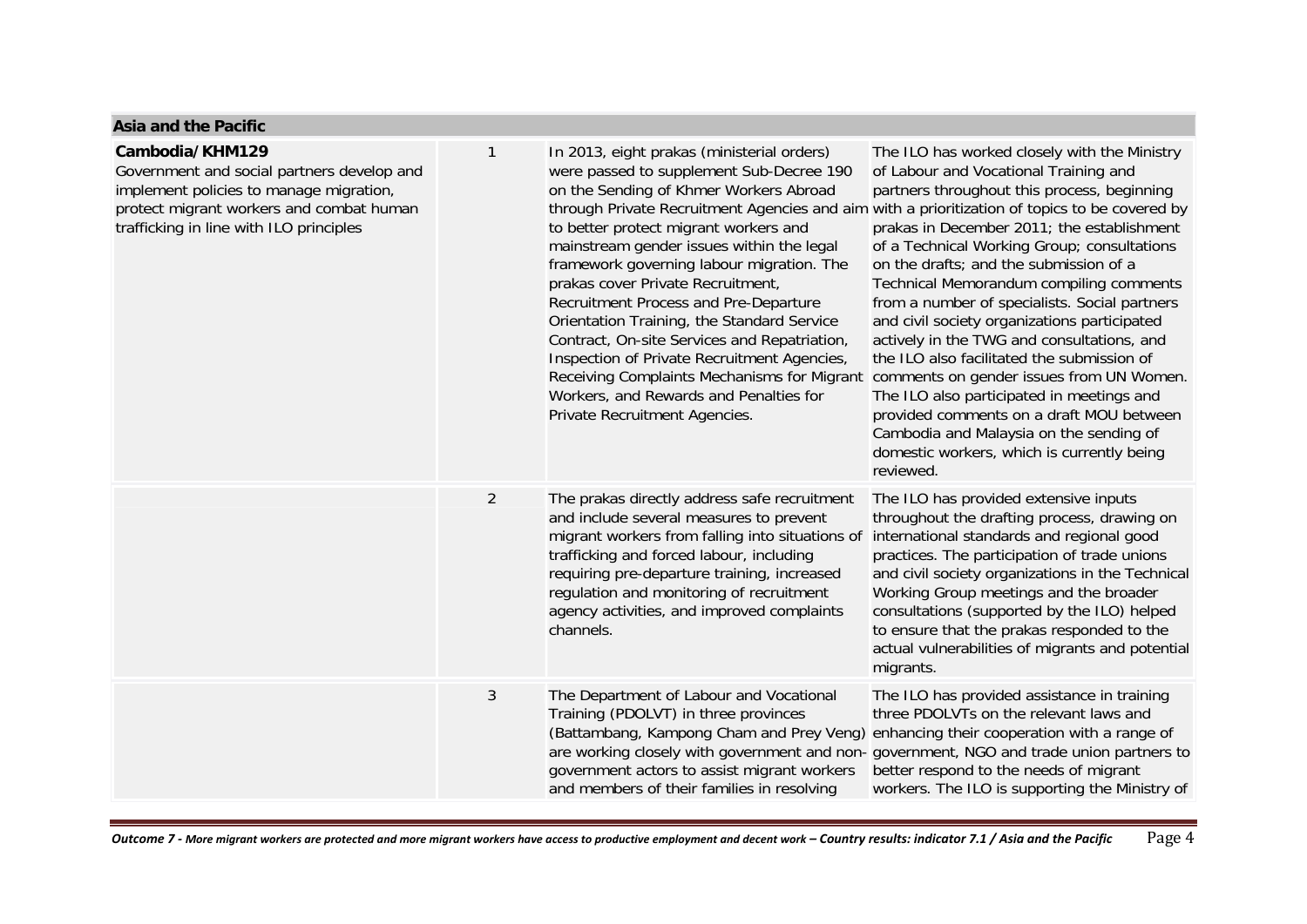|                                                                                                                                                                                                |                | disputes, pursuing claims, or gaining access to Labour and Vocational Training in developing<br>justice on migration-related grievances. For<br>example, between 1 June 2012 and 31 May<br>2013, the Kampong Cham PDOLVT resolved<br>20 cases and referred 17 cases to the Ministry<br>at central level for additional assistance<br>(involving a total of 28 and 55 women).                                                                                                                                                                                                                            | a standardized pre-departure training manual,<br>guidelines on emigration procedures, and a<br>Migrant Worker Resource Centre to provide<br>support to migrant workers, receive<br>complaints and respond to enquiries from<br>provincial authorities and civil society partners<br>related to labour migration.                                                                                                                                                                                                                                                                                 |
|------------------------------------------------------------------------------------------------------------------------------------------------------------------------------------------------|----------------|---------------------------------------------------------------------------------------------------------------------------------------------------------------------------------------------------------------------------------------------------------------------------------------------------------------------------------------------------------------------------------------------------------------------------------------------------------------------------------------------------------------------------------------------------------------------------------------------------------|--------------------------------------------------------------------------------------------------------------------------------------------------------------------------------------------------------------------------------------------------------------------------------------------------------------------------------------------------------------------------------------------------------------------------------------------------------------------------------------------------------------------------------------------------------------------------------------------------|
| Lao PDR/LA0179<br>Government and social partners develop and<br>implement policies to manage migration,<br>protect migrant workers and combat human<br>trafficking in line with ILO principles |                | The Ministry of Labour and Social Welfare<br>have revised the draft Employment Decree in<br>2013, following an extensive internal process.<br>The draft Decree includes several provisions<br>related to employment opportunities abroad,<br>and the regulation of the agencies sending<br>migrant workers.<br>A bilateral agreement between trade unions in in both Lao PDR and Thailand. The MOU is a<br>Lao PDR and Thailand is being negotiated and key part of this action plan, and is in a draft<br>is expected to be signed in 2014. Gender<br>issues are mainstreamed within the draft<br>MOU. | The ILO has provided comments on various<br>drafts of new legislation governing sending of<br>Lao migrant workers abroad.<br>The ILO has supported the development and<br>implementation of a trade union action plan,<br>stage following several rounds of discussion at<br>provincial union meetings in Lao PDR, as well<br>as at a bilateral meeting in Thailand, which<br>included meetings with Lao migrant workers.<br>The ILO has supported these meetings, and<br>has also provided inputs to the draft, sharing<br>experiences from other bilateral agreements<br>between trade unions. |
|                                                                                                                                                                                                | $\overline{2}$ | In 2013, an Emigration/Immigration<br>Procedures Manual has been adopted by the<br>Ministry of Labour and Social Welfare, the<br>Ministry of Interior and the Ministry of Foreign<br>Affairs. The Manual will be used to provide<br>practical guidance to officers of the 3<br>ministries and aims to contribute to greater<br>clarity and a streamlining of the time it takes<br>to migrate legally and thus reduce the number needs of officers from the three ministries;<br>of migrants using irregular channels, and the                                                                           | The ILO supported the drafting, validation and<br>training on the Emigration/Immigration<br>Procedures Manual. The ILO provided support<br>in the recruitment of a consultant to collect<br>inputs from the 3 ministries and draft the<br>Manual, in the organization of a working<br>group to review the manual; in organizing a<br>validation workshop to ensure it met the                                                                                                                                                                                                                    |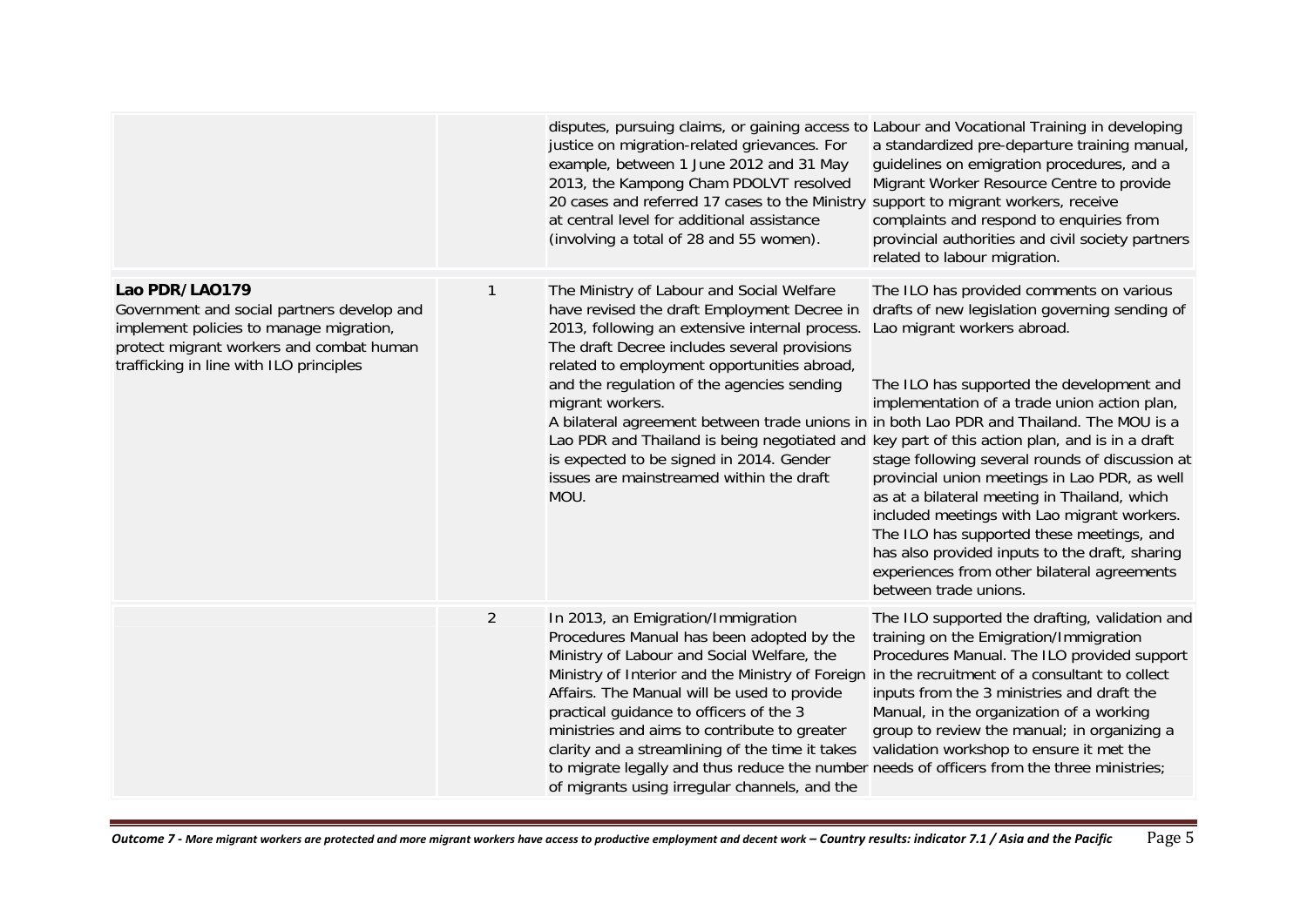|                                                                                                                                                                                                      |              | associated vulnerabilities.                                                                                                                                                                                                                                                                                                                                                                                                                                       | and in training for officers.                                                                                                                                                                                                                                                                                                                                                                                                                                                                                                                                                                                                                                                     |
|------------------------------------------------------------------------------------------------------------------------------------------------------------------------------------------------------|--------------|-------------------------------------------------------------------------------------------------------------------------------------------------------------------------------------------------------------------------------------------------------------------------------------------------------------------------------------------------------------------------------------------------------------------------------------------------------------------|-----------------------------------------------------------------------------------------------------------------------------------------------------------------------------------------------------------------------------------------------------------------------------------------------------------------------------------------------------------------------------------------------------------------------------------------------------------------------------------------------------------------------------------------------------------------------------------------------------------------------------------------------------------------------------------|
|                                                                                                                                                                                                      | 3            | In 2013, an Emigration/Immigration<br>Procedures Manual that outlines the<br>procedures for sending Lao workers abroad<br>and receiving foreign workers in Lao PDR has<br>been completed and training commenced.                                                                                                                                                                                                                                                  | The ILO supported the drafting and validation<br>on the Emigration/Immigration Procedures<br>Manual. The Emigration/Immigration<br>Procedures Manual provides a reference point<br>for officers of the three ministries to carry out<br>their duties in relation to facilitating the<br>emigration and immigration process for<br>workers. An enhanced understanding and<br>implementation of the law and procedures will<br>make legal migration channels more<br>attractive. Officers from the three ministries<br>are receiving training. The training focuses on<br>procedures for Lao workers going abroad, and<br>also procedures of foreign workers to work in<br>Lao PDR. |
| Viet Nam/VNM105<br>Government and social partners in Vietnam<br>develop and implement policies to manage<br>migration, protect migrant workers and<br>combat trafficking in line with ILO principles | $\mathbf{1}$ | In 2013, two circulars have been adopted that ILO provided support to Ministry of Labour,<br>will strengthen the regulation of recruitment<br>practices and protection of migrant workers in conduct reviews and consultations during the<br>Vietnam. The reviews, research and social<br>dialogue in 2013 and 2014 will influence the<br>proposed revision in 2015 of the principal law:<br>"The Law on Sending Vietnamese Contract-<br>Based Workers Overseas". | Invalids and Social Affairs (MOLISA) to<br>drafting of the Circular on Standard Labour<br>Supply Contracts and Standard Guest Worker<br>Contracts and the Circular on the Ceiling of<br>the Deposit Fund for Recruitment Agencies<br>and Migrant Workers, as well as the Prime<br>Ministerial Decision on the Overseas<br>Employment Fund. ILO submitted a Technical<br>Memorandum on the draft regulations, which<br>included a gender analysis.<br>MOLISA officers trained on international<br>instruments and good practices on the<br>regulation of recruitment practices and<br>protection of migrant workers, through<br>workshops in the country and at the regional       |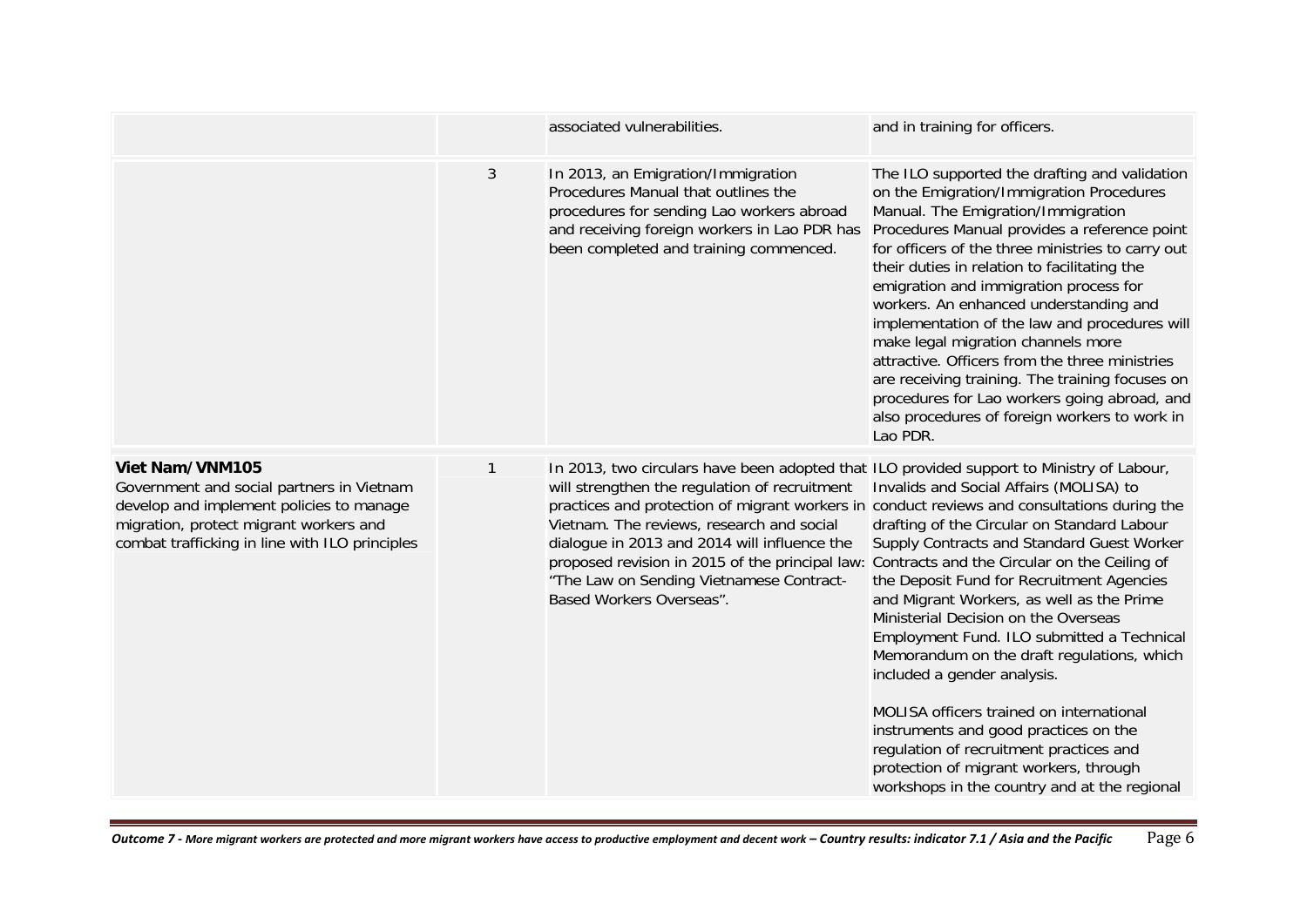|                  |                |                                                                                                                                                                                                                                                                                                                                                                                                                                                                                                                                                                                                                                                                                                                                                                                                                                                                                                                               | level.                                                                                                                                                                                                                                                                                                                                                                                                                                                                                                                                                                                                                                                                                                                                                                                                                                                                                                                                                                                                                                                                                                                                                                                                                                                                                                                                                                                                                                                                                                                                                       |
|------------------|----------------|-------------------------------------------------------------------------------------------------------------------------------------------------------------------------------------------------------------------------------------------------------------------------------------------------------------------------------------------------------------------------------------------------------------------------------------------------------------------------------------------------------------------------------------------------------------------------------------------------------------------------------------------------------------------------------------------------------------------------------------------------------------------------------------------------------------------------------------------------------------------------------------------------------------------------------|--------------------------------------------------------------------------------------------------------------------------------------------------------------------------------------------------------------------------------------------------------------------------------------------------------------------------------------------------------------------------------------------------------------------------------------------------------------------------------------------------------------------------------------------------------------------------------------------------------------------------------------------------------------------------------------------------------------------------------------------------------------------------------------------------------------------------------------------------------------------------------------------------------------------------------------------------------------------------------------------------------------------------------------------------------------------------------------------------------------------------------------------------------------------------------------------------------------------------------------------------------------------------------------------------------------------------------------------------------------------------------------------------------------------------------------------------------------------------------------------------------------------------------------------------------------|
|                  | 3              | 1. Improved capacity of MOLISA, Ministry of<br>Foreign Affairs, National Assembly and social<br>partners on migration management and the<br>protection of migrant workers.<br>2. A Code of Conduct (CoC) monitoring<br>mechanism for recruitment agencies as a tool<br>for self-regulation, and to help enterprises to<br>better comply with the law and international<br>standards is applied.<br>3. The Vietnam General Confederation of<br>Labour (VGCL) has drafted and is<br>implementing an action plan on the role of<br>trade unions in the protection of migrant<br>workers, with four pillars: participation in the<br>development of a rights-based migration<br>policy; networking within and outside of the<br>country; training for trade union members;<br>outreach to migrant workers.<br>4. Between November 2011 and June 2012,<br>been established in the Employment Service<br>Centres in five provinces. | 1. ILO provided technical and financial<br>assistance to the central and provincial labour<br>authorities and trade unions to organize<br>training on international standards, national<br>laws, regulations and procedures. The training<br>content was developed in consultation with<br>the ILO, and the ILO supported and<br>participated in the training at the central level<br>for those 80 officials delivering training at<br>provincial levels.<br>2. CoC monitoring mechanism piloted among<br>20 recruitment agencies, with agencies<br>receiving training and being rated based on<br>information collected from various sources.<br>3. VGCL organized provincial trainings and<br>undertook a mission to Malaysia to establish<br>closer cooperation with the Malaysian Trade<br>Union Congress and better understand the<br>situation of Vietnamese workers abroad.<br>migrant worker resource centres (MRCs) have 4. Guidance on the operations and services of<br>the MRCs has been provided through training,<br>on-site coaching and the development of an<br><b>Operations Manual.</b><br>-Government officers and social partners<br>trained on international instruments and good<br>practices on the regulation of recruitment<br>practices and protection of migrant workers,<br>through several workshops in the country and<br>at the regional level. From June 2012 to May<br>2013, 35 central level staff of government and<br>social partners received training, and 1,152 at<br>provincial and local levels received training. |
| Indonesia/IDN102 | $\overline{2}$ | 1. Government of Indonesia ratified the                                                                                                                                                                                                                                                                                                                                                                                                                                                                                                                                                                                                                                                                                                                                                                                                                                                                                       | ILO provided technical assistance in meetings,                                                                                                                                                                                                                                                                                                                                                                                                                                                                                                                                                                                                                                                                                                                                                                                                                                                                                                                                                                                                                                                                                                                                                                                                                                                                                                                                                                                                                                                                                                               |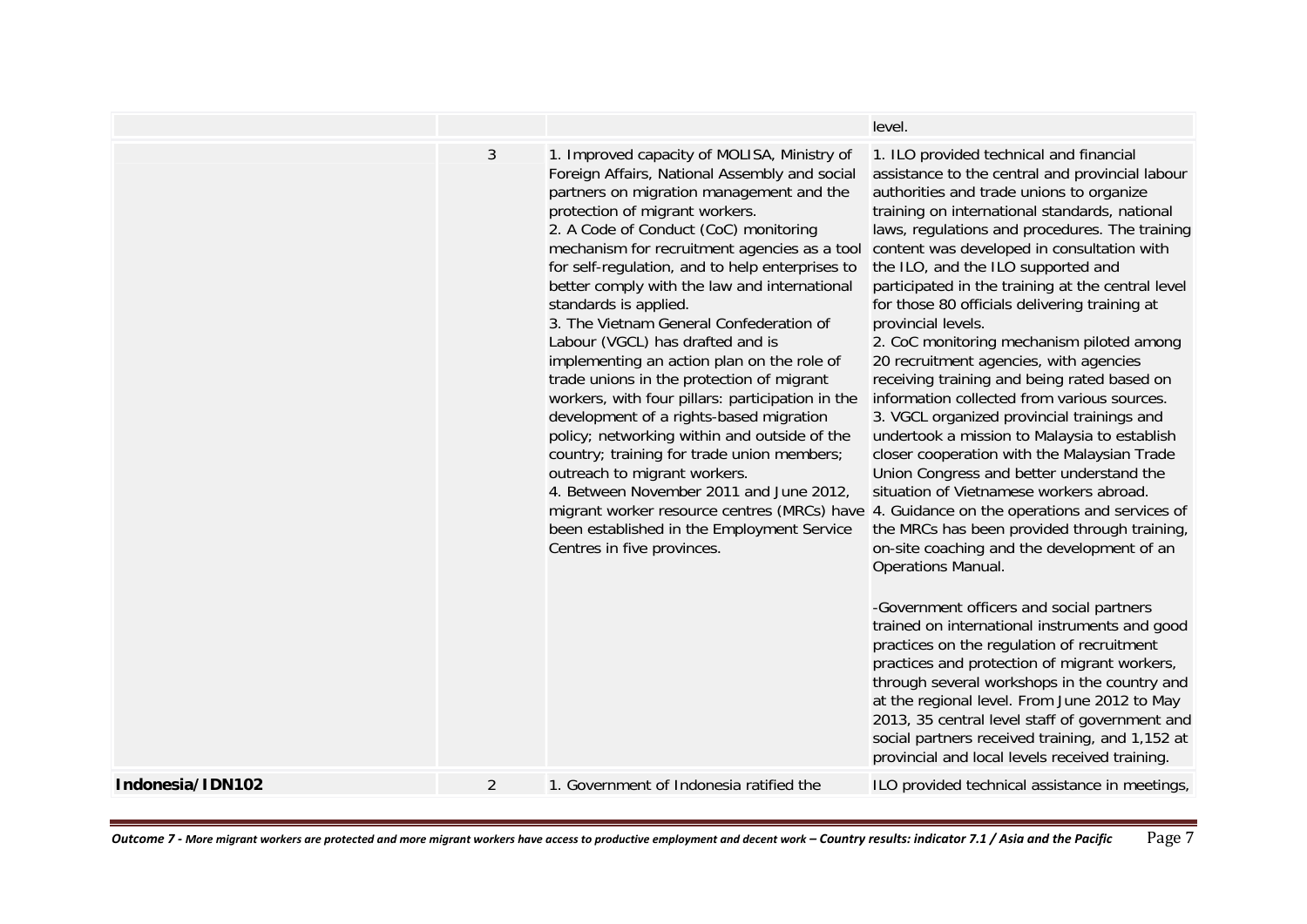| Enhanced policy and institutional framework,<br>and programme implementation at national<br>and local level for effective empowerment and<br>protection of Indonesian Migrant and<br><b>Domestic Workers</b> |                | Convention ICMW 1990 (UN Convention on<br>Protection of the Rights of All Migrant Workers stakeholders and parties concerned (eg.<br>and Their Families) in March 2012<br>2. Amendment of the National Law No. 39/<br>2004 (Law on Placement & Protection of<br>Indonesian Migrant Workers Abroad) is<br>currently before Parliament. The Presidential<br>Mandate for revising this Law No. 39/2004<br>has been signed on 8 August 2012. The<br>amendment includes revision of the current<br>Law on: safe recruitment of migrant workers;<br>expanded social security coverage for migrant<br>workers; measures to prevent migrant<br>workers from falling into situations of<br>trafficking and forced labour. | dialogue, discussion which were organized by<br>government, Ministries, Agency, Women<br>Commission, etc) in order to speed up the<br>process of ratification of the UN Convention-<br>support for stakeholders, government &<br>parliamentary review regarding regulating<br>protection of migrant workers;<br>- The ILO provided technical assistance to the<br>national stakeholder consultation meeting and<br>Working Groups Meeting on Indonesian Bill on<br>Domestic Workers and supported resource<br>persons to attend these meetings. ILO<br>undertook a legal review of the draft bill to<br>ensure compliance with international<br>standards.                                 |
|--------------------------------------------------------------------------------------------------------------------------------------------------------------------------------------------------------------|----------------|------------------------------------------------------------------------------------------------------------------------------------------------------------------------------------------------------------------------------------------------------------------------------------------------------------------------------------------------------------------------------------------------------------------------------------------------------------------------------------------------------------------------------------------------------------------------------------------------------------------------------------------------------------------------------------------------------------------|--------------------------------------------------------------------------------------------------------------------------------------------------------------------------------------------------------------------------------------------------------------------------------------------------------------------------------------------------------------------------------------------------------------------------------------------------------------------------------------------------------------------------------------------------------------------------------------------------------------------------------------------------------------------------------------------|
|                                                                                                                                                                                                              | $\mathfrak{Z}$ | 1. Capacity of different ministries in charge in<br>administering labour migration, more active<br>role in handling protection of Indonesian<br>migrant workers abroad and in international<br>policy and diplomatic approach such as<br>bilaterally and in ASEAN fora.<br>- The three workers union confederations<br>have an increased awareness and capacity on<br>labour migration protection issues. A coalition<br>of these workers union for Protection of<br>Migrant Workers and Domestic Workers is<br>established (KAPPRT&BM) in mid-2013, this<br>Coalition has played more active role in<br>advocacy and programme on labour<br>migration.                                                          | ILO supported National inter-ministerial and<br>stakeholders coordination discussions meeting<br>in 2012 and 2013 as preparation for the $5th$<br>and the 6 <sup>th</sup> ASEAN Forum on Migrant Labour.<br>- Capacity building training for the Ministry of<br>Manpower and Transmigration's Labour<br>Attache meeting in Seoul in October 2012,<br>through technical advice.<br>Support for employers association and<br>workers union also provided for their<br>participation in the 5th ASEAN Forum on<br>Migrant Labour. The ILO also supported<br>capacity building and institutional<br>development of workers union coalition<br>(KAPPRT&BM) on the issue of labour<br>migration. |
| Bangladesh/BGD303<br>Management system of migrants<br>strengthened.                                                                                                                                          | $\mathbf{1}$   | Overseas Employment and Migrants Act, of<br>the Ministry of Expatriate Welfare and<br>Overseas Employment (MEWOE), passed by                                                                                                                                                                                                                                                                                                                                                                                                                                                                                                                                                                                     | ILO conducted a technical review of all<br>existing legal documents comprising of four<br>national legal instruments - Emigration                                                                                                                                                                                                                                                                                                                                                                                                                                                                                                                                                          |

Outcome 7 - More migrant workers are protected and more migrant workers have access to productive employment and decent work — Country results: indicator 7.1 / Asia and the Pacific  $\rm Pagg \, 8$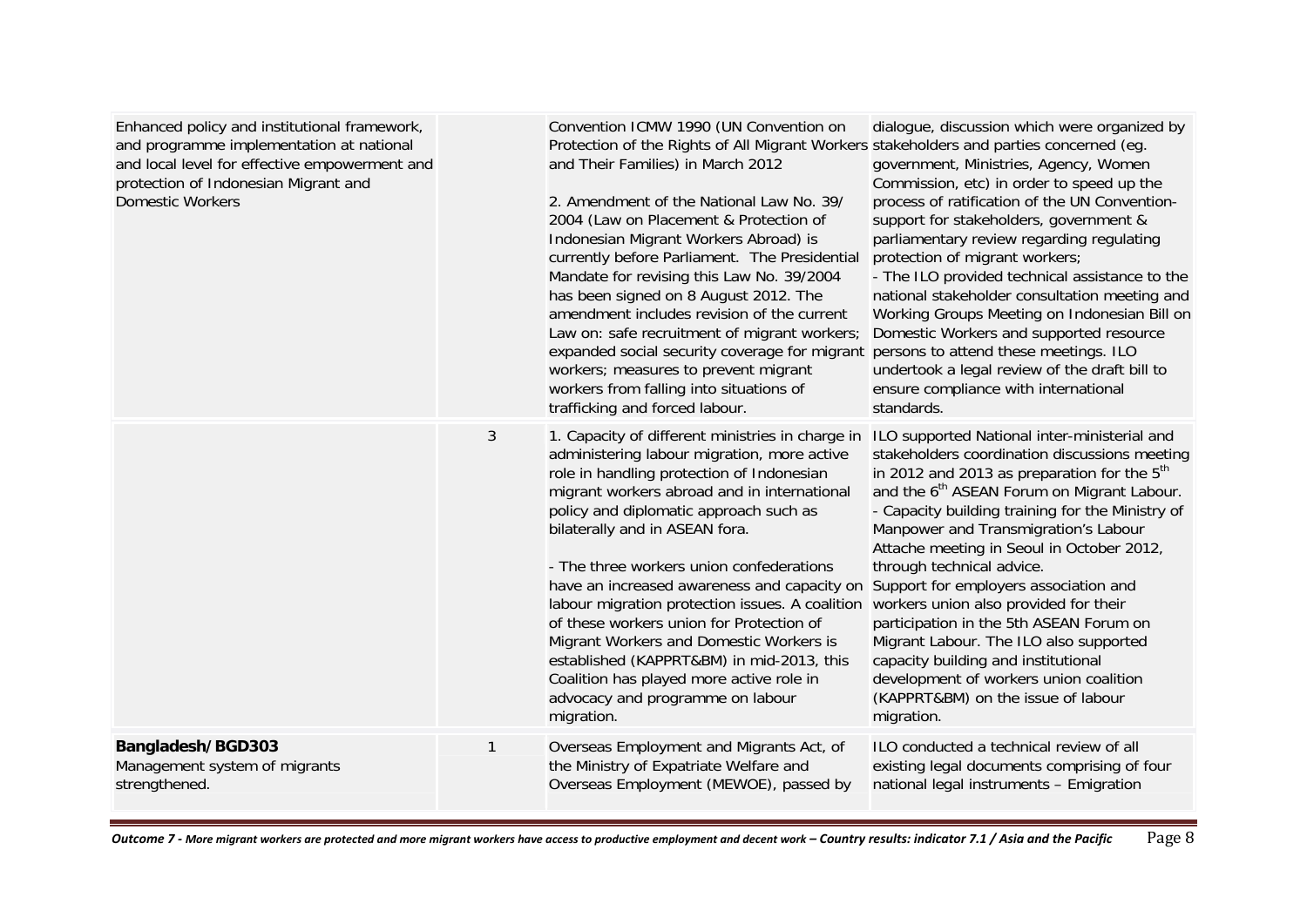|   | parliament in October 2013. This Act is the<br>first comprehensive and unified law in<br>Bangladesh regulating both labour<br>immigration and emigration for employment.<br>The Bill provides the legal basis for the work<br>of the Bureau of Manpower, Employment and<br>Training. The law significantly improves the<br>protection of migrant workers with regards to<br>recruitment, complaints and redress, non-<br>discrimination and gender equality.                                                                                                                                                                                                | Ordinance 1982, Emigration Rule 2002,<br>Recruitment Rule 2002 and Wage Earners'<br>Welfare Fund Rule 2002 - and Overseas<br>Employment Policy. ILO convened and<br>facilitated tripartite, multistakeholder and<br>Interministerial consultations, provided<br>technical support to draft the proposed Bill,<br>provided technical inputs throughout the<br>legislative process and prepared the legal<br>translation of the adopted Act into English.                                                                              |
|---|-------------------------------------------------------------------------------------------------------------------------------------------------------------------------------------------------------------------------------------------------------------------------------------------------------------------------------------------------------------------------------------------------------------------------------------------------------------------------------------------------------------------------------------------------------------------------------------------------------------------------------------------------------------|--------------------------------------------------------------------------------------------------------------------------------------------------------------------------------------------------------------------------------------------------------------------------------------------------------------------------------------------------------------------------------------------------------------------------------------------------------------------------------------------------------------------------------------|
| 3 | Gender responsive policy recommendations to ILO provided technical assistance in<br>protect women and men migrant workers,<br>effectively govern labour migration, enhance<br>regional cooperation and regulate recruitment of the outcome document.<br>were adopted at an Inter-governmental<br>Regional Seminar on Promoting Cooperation<br>for Safe Migration and Decent Work in Dhaka<br>in July 2013, organized by the Ministry of<br>Expatriate Welfare. The seminar brought<br>together 5 countries of origin governments in<br>South Asia, 5 countries of destination<br>governments, SAARC Secretariat and the<br>Chair of the Abu Dhabi Dialogue. | preparation of background papers,<br>organization of the seminar and preparation                                                                                                                                                                                                                                                                                                                                                                                                                                                     |
| 3 | An institutional system review undertaken of<br>the Bureau of Manpower Employment and<br>Training (BMET) and a review of the Wage<br>Earner's Welfare Fund (WEWF).                                                                                                                                                                                                                                                                                                                                                                                                                                                                                          | ILO planned the reviews in consultation with<br>the BMET, WEWF and MEWOE, which<br>administratively heads both BMET and the<br>WEWF. Reviews were conducted by a team of<br>experts with the participation of the workers<br>and employers organizations, migrant workers<br>associations, District Manpower Offices,<br>Technical Training Centres, some other<br>relevant ministries, Bangladesh Association of<br>International Recruitment Agencies (BAIRA),<br>recruitment agents, and about 150 migrant<br>workers themselves. |

Outcome 7 - More migrant workers are protected and more migrant workers have access to productive employment and decent work — Country results: indicator 7.1 / Asia and the Pacific  $\rm Page~9$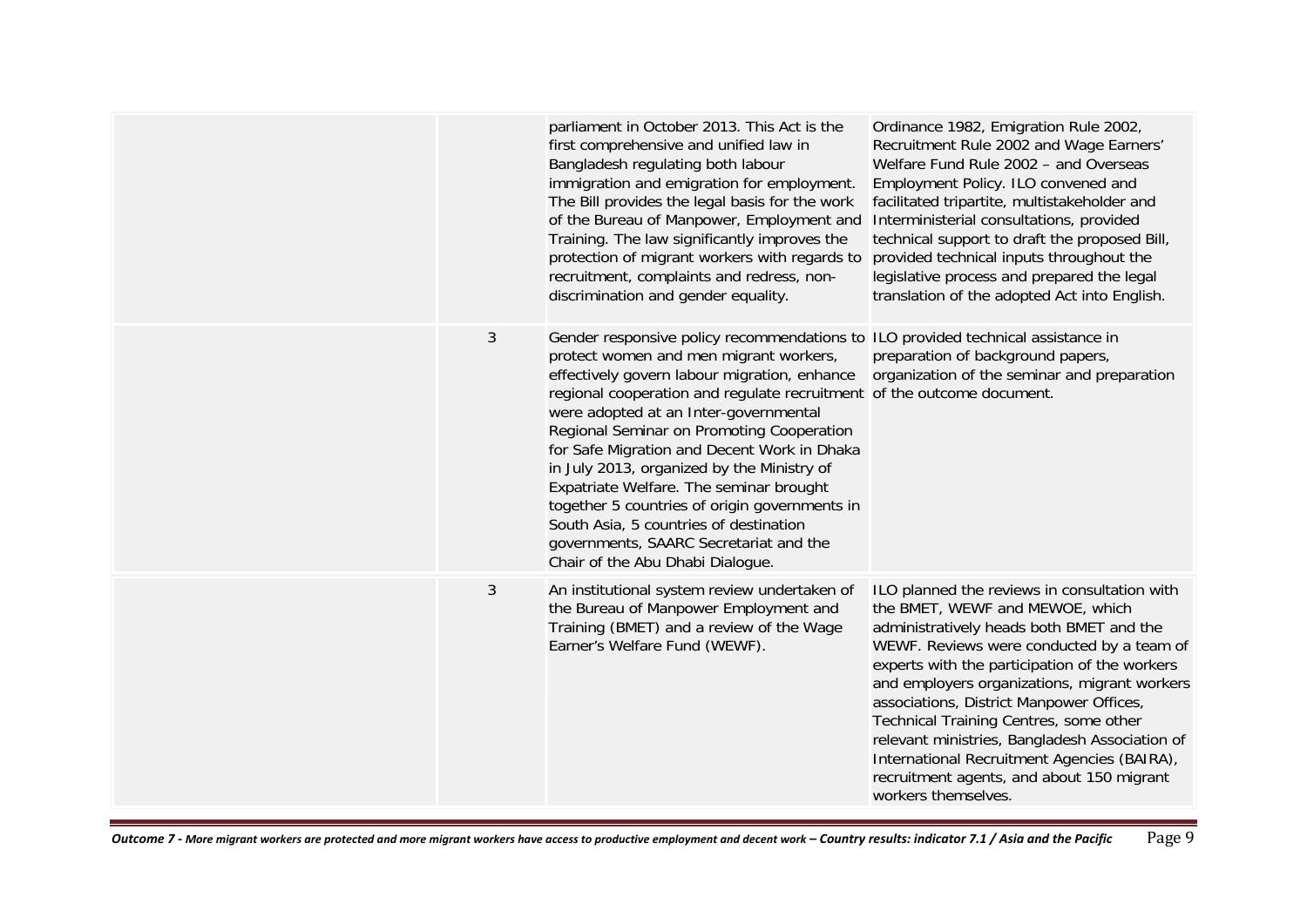|  | <b>Lurop</b> |  |
|--|--------------|--|

| Georgia/GEO902<br>Constituents have increased the capacity in<br>the development and implementation of<br>policies and programs aimed at protecting<br>migrant workers' rights and enhancing the<br>development impact of migration. |   | 1. The State Migration Strategy 2012-<br>2015 developed and adopted in July<br>2012; it contains a chapter on bilateral<br>cooperation in the migration sphere; the<br>relevant changes have been made in the<br>national legislation.<br>2. Trade Unions' Migration strategy<br>endorsed by GTUC, through<br>implementation of bilateral trade union<br>agreements on the protection of migrant<br>workers; 5 bilateral TU agreements<br>signed including with EU countries. | 1. ILO provided comments to the draft Migration<br>Strategy which have been included in the final<br>text. The ILO was involved in the activities related<br>to the modernization of the Georgian legislation on<br>migration in the framework of the Eastern<br>Partnership (signed in summer 2012), including<br>the conclusion of the bilateral agreement with<br>France on circular migration for young Georgian<br>professionals.<br>2. The ILO organized a sub-regional conference on<br>Trade Unions for Migrant Workers (15 March 2012)<br>in Moscow, Russian Federation. The conference<br>was attended by high-ranking trade union<br>members from Armenia, Azerbaijan, Georgia and<br>Russian Federation. The conference increased<br>trade unions' understanding of their role and<br>promoted labour migration higher in their agendas.<br>Special training provided, in cooperation with<br>ITUC, on the development of a Road Map for<br>implementing bilateral TU agreements, reducing<br>irregular migration and raising awareness. |
|--------------------------------------------------------------------------------------------------------------------------------------------------------------------------------------------------------------------------------------|---|-------------------------------------------------------------------------------------------------------------------------------------------------------------------------------------------------------------------------------------------------------------------------------------------------------------------------------------------------------------------------------------------------------------------------------------------------------------------------------|------------------------------------------------------------------------------------------------------------------------------------------------------------------------------------------------------------------------------------------------------------------------------------------------------------------------------------------------------------------------------------------------------------------------------------------------------------------------------------------------------------------------------------------------------------------------------------------------------------------------------------------------------------------------------------------------------------------------------------------------------------------------------------------------------------------------------------------------------------------------------------------------------------------------------------------------------------------------------------------------------------------------------------------------------|
|                                                                                                                                                                                                                                      | 3 | The Georgian Governmental Commission<br>for Migration established in 2011,<br>monitor the implementation of the State<br>migration strategy.                                                                                                                                                                                                                                                                                                                                  | Technical advice provided to the Commission on<br>applying a focused approach in administering<br>increased its capacities to coordinate and labour migration and signing bilateral agreements<br>with EU countries; capacity-building for the Tbilisi<br>Municipal Employment Service was organized in<br>March (Tbilisi) and December (Lithuania) 2012;<br>September 2013 (sub-regional PES training,<br>Almaty).                                                                                                                                                                                                                                                                                                                                                                                                                                                                                                                                                                                                                                  |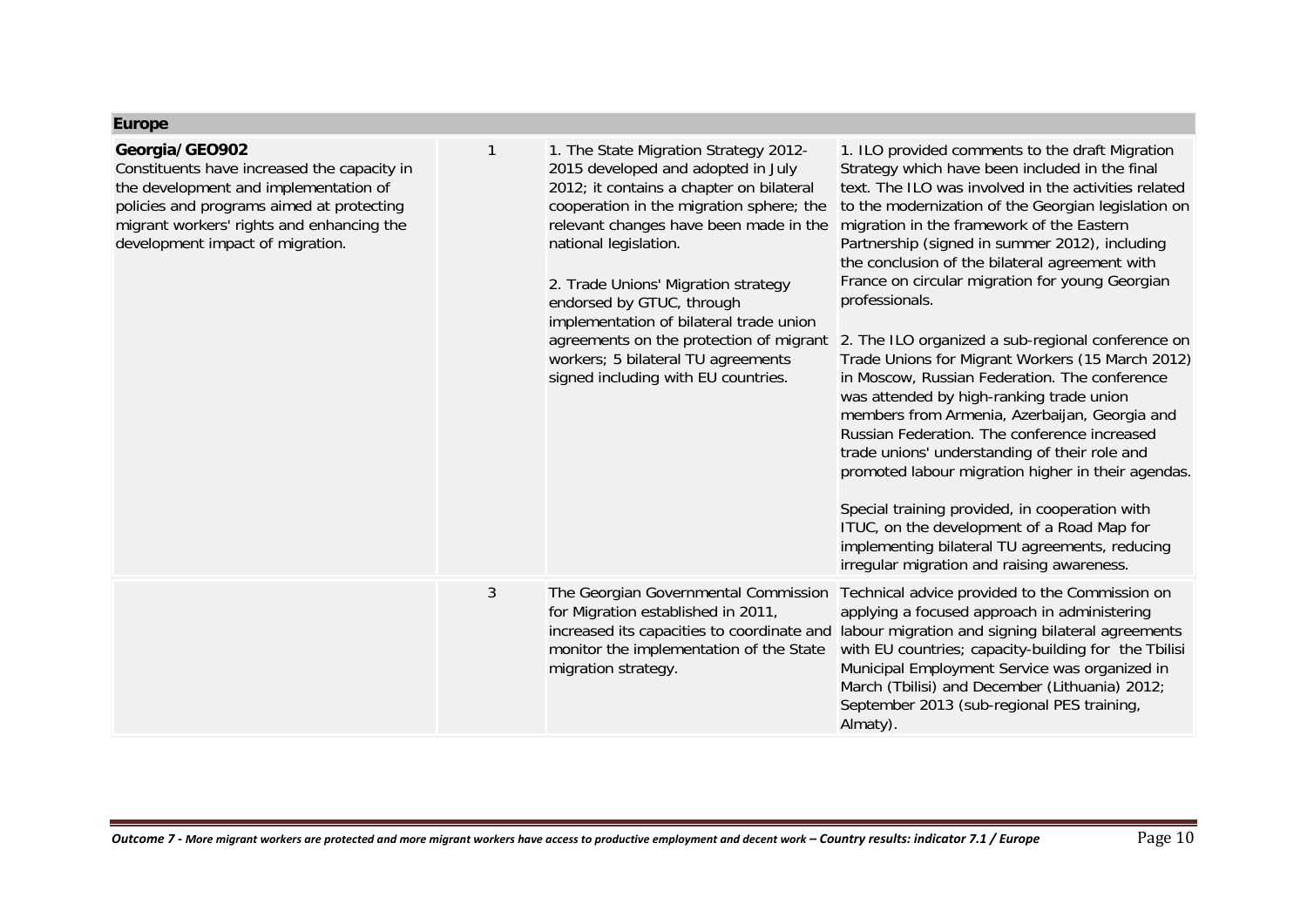**Indicator - 7.2. Number of member States that, with ILO support, adopt gender-sensitive labour migration policies and practices that reflect the ILO Multilateral Framework with a view to promoting productive employment and decent work for migrant workers.**

### **Measurement**

To be counted as reportable, results must meet at least two of the following criteria:

- 1. A gender-responsive policy or national programme to improve access of migrant workers to productive employment and decent work is developed, as documented either through a national development plan, local or regional development plans and programmes, national labour laws applicable to migrant workers, or integration laws and policies.
- 2. The policy or programme specifically addresses at least one of the following areas: skills development and training; prevention of deskilling; recognition of diplomas and competencies; brain drain; accommodating remittance flows and/or their productive use; the link between remittances and socially responsible financial institutions; productive employment of migrant workers upon their return; the link between migration policy and meeting labour market needs.
- 3. Government institutional capacities to administer labour migration policy are established or revitalised, in particular effective labour inspection services to monitor decent working conditions in the workplace in destination countries.
- 4. Government institutional capacities to administer policies and programmes for return migrants are established or reinvigorated, in particular effective employment services for vocational guidance, placement and labour market reintegration.

| <b>Country/ Country programme Outcome Measurement</b><br>(CPO)                                                    | <b>Criteria</b> | <b>Result Achieved</b>                                                                                                                                                                                                                                                                                                                                                                                                                                                                                                                  | <b>ILO Contribution</b>                                                                                                                                                                                                                                                                                                                                                                                                                                                                                                                                                    |
|-------------------------------------------------------------------------------------------------------------------|-----------------|-----------------------------------------------------------------------------------------------------------------------------------------------------------------------------------------------------------------------------------------------------------------------------------------------------------------------------------------------------------------------------------------------------------------------------------------------------------------------------------------------------------------------------------------|----------------------------------------------------------------------------------------------------------------------------------------------------------------------------------------------------------------------------------------------------------------------------------------------------------------------------------------------------------------------------------------------------------------------------------------------------------------------------------------------------------------------------------------------------------------------------|
| <b>Africa</b>                                                                                                     |                 |                                                                                                                                                                                                                                                                                                                                                                                                                                                                                                                                         |                                                                                                                                                                                                                                                                                                                                                                                                                                                                                                                                                                            |
| Senegal/SEN127<br>Un plus grand nombre de travailleurs migrants<br>sont protégés et ont accès à un travail décent |                 | En 2012, le Gouvernement du Sénégal a fait<br>la mise à jour de la Lettre de Politique<br>Sectorielle des Sénégalais de l'Extérieur. Cette<br>lettre de politique sectorielle inclut des<br>aspects relatifs à la réintégration et à la<br>valorisation des transferts de fonds envoyés<br>par les travailleurs migrants Sénégalais.<br>Le Gouvernement a mis en place un<br>programme pour la mise en œuvre de cette<br>lettre de politique sectorielle révisée. Ce<br>programme ciblait les migrants Sénégalais et<br>leurs familles. | Le BIT a appuyé la révision de la lettre de<br>politique sectorielle dans son contenu et a<br>produit conjointement avec le Ministère des<br>outils pour sa mise en oeuvre, notamment en<br>matière de réinsertion socioéconomique,<br>valorisation des transferts et éducation<br>financière des migrants Sénégalais et leurs<br>familles.<br>Le BIT a assuré la participation des syndicats,<br>du patronat et de la diaspora, et a également<br>contribué à la création et au renforcement des<br>instances de coordination du programme<br>incluant tous les mandants. |
|                                                                                                                   | $\overline{2}$  |                                                                                                                                                                                                                                                                                                                                                                                                                                                                                                                                         | La lettre de politique sectorielle révisée et le Le BIT a formalisé dans le Programme la prise                                                                                                                                                                                                                                                                                                                                                                                                                                                                             |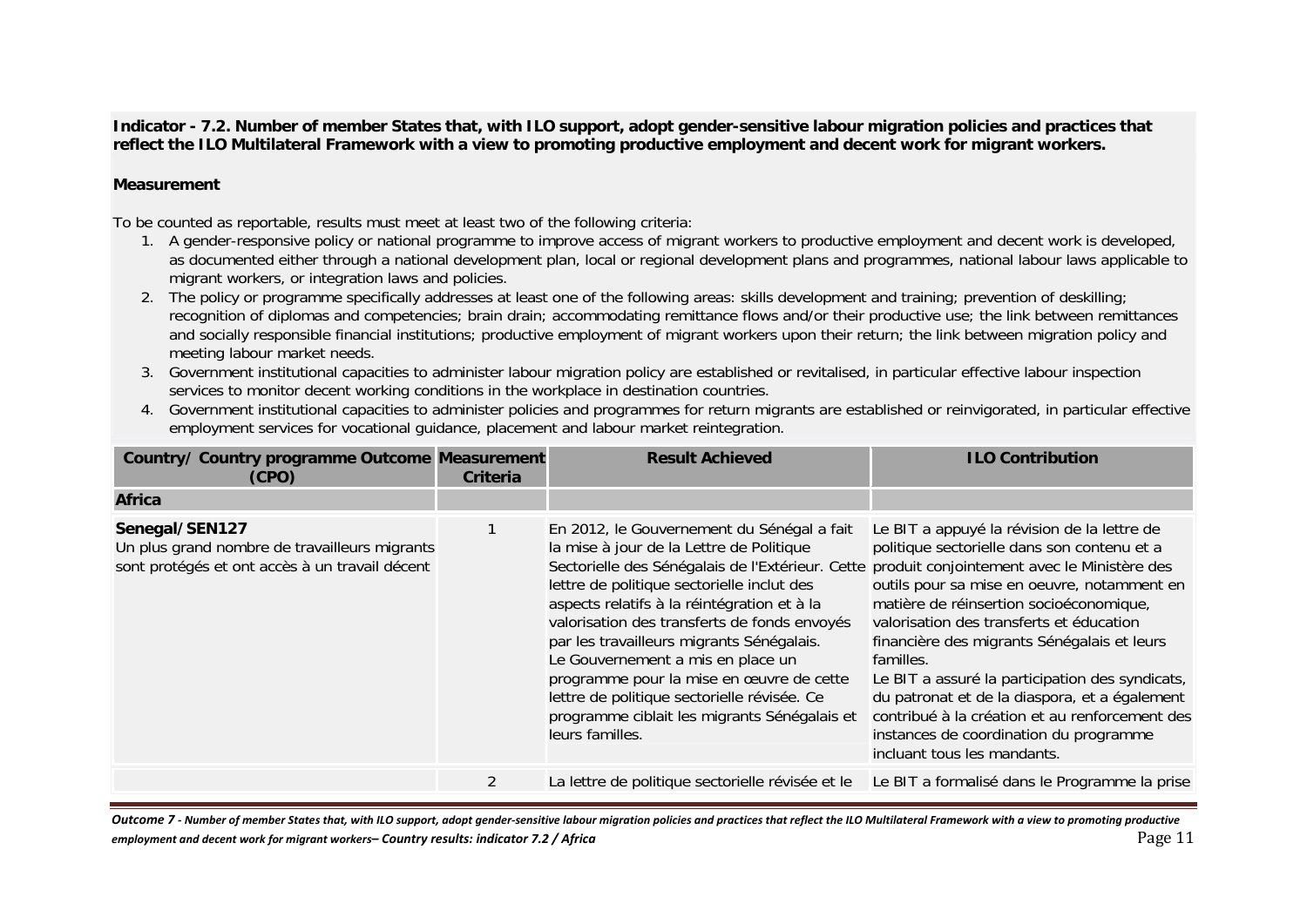|   | programme mis en place par le Gouvernement en compte de formations pilotes sur<br>en 2012 incluent des aspects relatifs à la<br>réinsertion socioéconomique, la valorisation<br>des transferts et l'éducation financière des<br>migrants Sénégalais et leurs familles.                                                                                                                                                                                                                                                                                                                                                                                                                                                                                                                                | l'éducation financière des migrants et familles<br>de migrants pour favoriser l'utilisation<br>productive des transferts. Plus de 1800<br>migrants et familles de migrants ont bénéficié<br>de ces formations.                                                                                                                                                                                                                                          |
|---|-------------------------------------------------------------------------------------------------------------------------------------------------------------------------------------------------------------------------------------------------------------------------------------------------------------------------------------------------------------------------------------------------------------------------------------------------------------------------------------------------------------------------------------------------------------------------------------------------------------------------------------------------------------------------------------------------------------------------------------------------------------------------------------------------------|---------------------------------------------------------------------------------------------------------------------------------------------------------------------------------------------------------------------------------------------------------------------------------------------------------------------------------------------------------------------------------------------------------------------------------------------------------|
| 4 | Le Gouvernement a conduit en 2012 le<br>renforcement des différents services publics<br>sur les thématiques de la prospection,<br>orientation et placement aussi bien pour le<br>marché national que l'international. Cela a<br>permis de standardiser l'offre de services des 500 responsables de la diaspora et des<br>Services Publics de l'Emploi (SPE) au Sénégal.<br>Par ailleurs, le développement d'outils de<br>gestion tels qu'une base de données unique<br>de placement a permis l'inscription et<br>l'orientation de plus de 2000 jeunes à la<br>recherche d'un emploi suite aux formations<br>des fonctionnaires.<br>La coordination interministérielle avec les<br>autorités de l'emploi et celles responsables<br>des ressortissants à l'étranger a augmenté<br>créant des synergies. | Le BIT a élaboré et mis à disposition les draft<br>des outils qui ont servi aux activités de<br>renforcement des capacités.<br>Plus de 500 séances de formation aux<br>Services Publics de l'Emploi (SPE).<br>organisations d'accompagnement des<br>migrants dans les pays de destination,<br>notamment en Espagne, en France et en Italie<br>ont été formés à l'aide d'outils pour favoriser<br>la reinsertion socioéconomique et<br>l'investissement. |
|   |                                                                                                                                                                                                                                                                                                                                                                                                                                                                                                                                                                                                                                                                                                                                                                                                       |                                                                                                                                                                                                                                                                                                                                                                                                                                                         |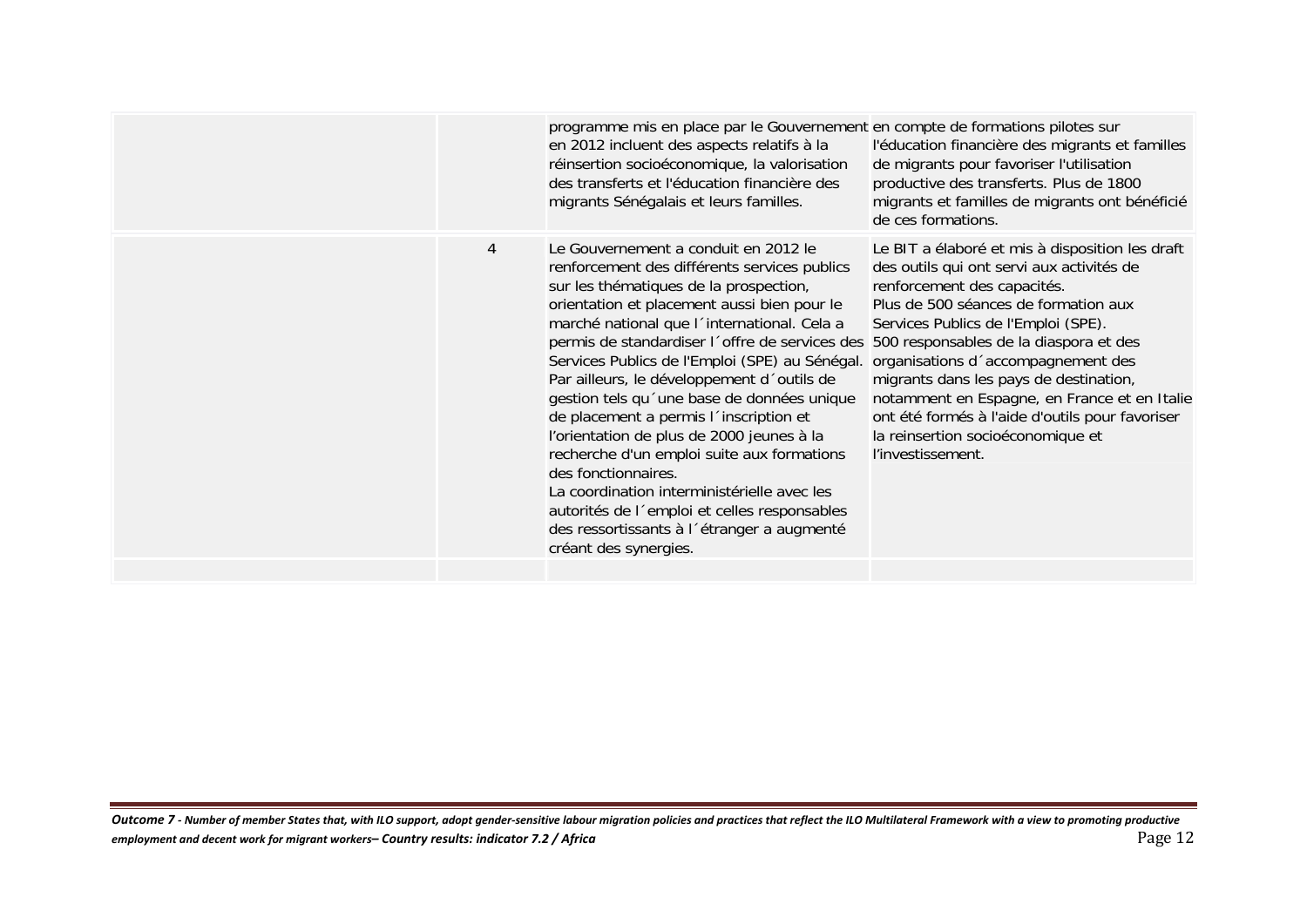| ASIA ANU UIC FACIN                                                                                                                                                                                     |                |                                                                                                                                                                                                                                                                                                                                                                                                                                                                                                                                                                                                                                                                                                                                                                                       |                                                                                                                                                                                                                                                                                                                                                                                                                                                                                                                                                                                                                                                                              |
|--------------------------------------------------------------------------------------------------------------------------------------------------------------------------------------------------------|----------------|---------------------------------------------------------------------------------------------------------------------------------------------------------------------------------------------------------------------------------------------------------------------------------------------------------------------------------------------------------------------------------------------------------------------------------------------------------------------------------------------------------------------------------------------------------------------------------------------------------------------------------------------------------------------------------------------------------------------------------------------------------------------------------------|------------------------------------------------------------------------------------------------------------------------------------------------------------------------------------------------------------------------------------------------------------------------------------------------------------------------------------------------------------------------------------------------------------------------------------------------------------------------------------------------------------------------------------------------------------------------------------------------------------------------------------------------------------------------------|
| Thailand/THA176<br>Governments and social partners in Thailand<br>develop and implement policies to manage<br>migration, protect migrant workers and<br>combat trafficking in line with ILO principles | 1              | The Ministerial Regulation on Domestic Work<br>was enacted in November 2012 and will<br>extend protection for a largely female migrant Ministerial Regulation. The ILO also supported<br>workforce. The Regulation reflects a number<br>of provisions from the Domestic Workers<br>Convention, 2011 (No. 189), including the<br>right to a day off, paid leave, protection from<br>harassment and a minimum age.                                                                                                                                                                                                                                                                                                                                                                      | In March 2012, the ILO submitted a Technical<br>Memorandum with comments on the draft<br>broad stakeholder consultations on decent<br>work for domestic workers prior to and after<br>the enactment of the Regulation.                                                                                                                                                                                                                                                                                                                                                                                                                                                       |
|                                                                                                                                                                                                        | $\overline{2}$ | Multi-disciplinary teams were established at<br>the national level and in one pilot province to<br>facilitate economic and social reintegration<br>assistance to return migrants, including the<br>provision of skills training, the establishment<br>of platforms to empower and give greater<br>voice to return migrants, and the<br>dissemination of information on the<br>availability of support services.                                                                                                                                                                                                                                                                                                                                                                       | The ILO provided support to the government<br>departments and NGO partners in the<br>establishment of the multi-disciplinary teams<br>and their preventive and protection activities,<br>including the provision of information and<br>training, a community monitoring and needs<br>assessment, and the prosecution of brokers<br>and agencies.                                                                                                                                                                                                                                                                                                                             |
|                                                                                                                                                                                                        | 3              | The Ministry of Labour established an inter-<br>ministerial mobile inspection team for the<br>fishing sector and held its first coordination<br>meeting in April 2013. The Unit is coordinated<br>by the Department of Labour Protection and<br>Welfare, and includes officers from the Marine<br>Police, the Navy, Department of Special<br>Investigations, and the Department of<br>Fisheries. In a pilot phase, the Unit will cover<br>five provinces.<br>The Ministry of Labour will adopt a training<br>course for labour inspectors aimed at reaching<br>vulnerable workers, including migrant<br>workers, child labour and workers in hard to<br>reach sectors. The modules have been<br>developed in consultation between the MOL<br>and other concerned Ministries, and were | The ILO organized a Labour Inspection<br>Management Workshop (May 2012) and an<br>advisory mission from a team of Brazilian<br>labour inspectors to share experiences in<br>combatting forced labour and child labour,<br>and inspecting fishing vessels (February<br>2013). The Thai mobile inspection group is<br>inspired by the Brazilian experience. The ILO<br>has provided support and existing ILO labour<br>inspection materials in the development of the<br>training modules.<br>The ILO supports trade union and NGO<br>partners in the provision of support services<br>to migrant workers. In addition to financial<br>support, the ILO has strengthened their |

Outcome 7 - Number of member States that, with ILO support, adopt gender-sensitive labour migration policies and practices that reflect the ILO Multilateral Framework with a view to promoting productive employment and dece

**Asia and the Pacific**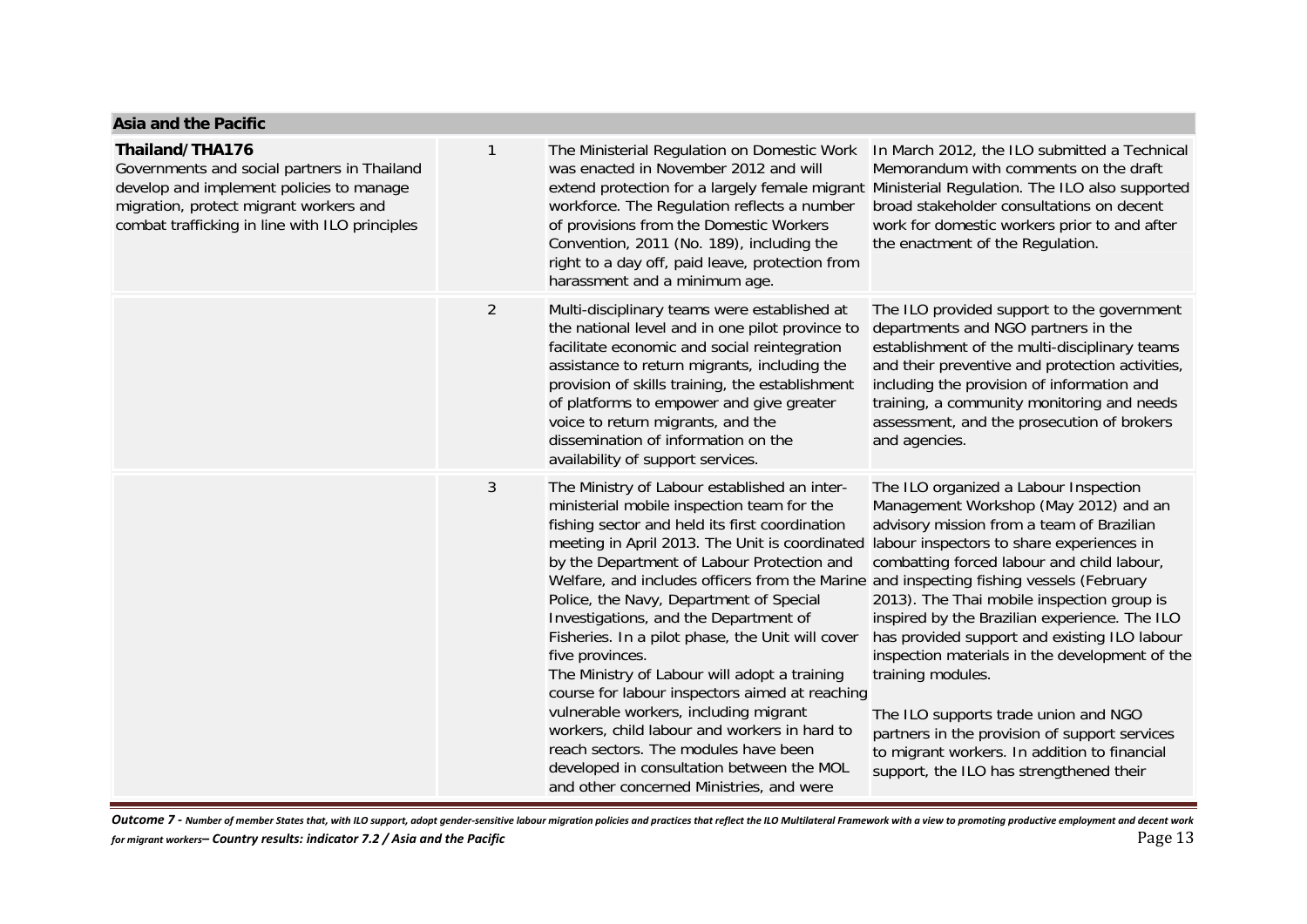|                                                                                                                                                      |                | tested before being finalized.<br>The Thai Government has enhanced<br>cooperation with trade unions and NGO<br>partners in working to protect migrant<br>workers and provide them with legal<br>assistance, counselling and training.                                                                                                                                                                                                                                                                                                                                                                                                                                                                                                                                                                                                                                                                                                                                                                                                                                                                                                                                                                                                                                                                                                       | capacity to deliver quality services, and<br>enhanced their collaboration with the<br>authorities, including through network<br>meetings. From May 2011 to May 2013, trade<br>unions and NGOs supported by the ILO<br>assisted 7,884 migrant workers, 53% of<br>whom are women. The information collected<br>through the provision of support services<br>feeds into policy advocacy and constituent<br>capacity building efforts.                                                                                                                                                                                                                                                                                                                       |
|------------------------------------------------------------------------------------------------------------------------------------------------------|----------------|---------------------------------------------------------------------------------------------------------------------------------------------------------------------------------------------------------------------------------------------------------------------------------------------------------------------------------------------------------------------------------------------------------------------------------------------------------------------------------------------------------------------------------------------------------------------------------------------------------------------------------------------------------------------------------------------------------------------------------------------------------------------------------------------------------------------------------------------------------------------------------------------------------------------------------------------------------------------------------------------------------------------------------------------------------------------------------------------------------------------------------------------------------------------------------------------------------------------------------------------------------------------------------------------------------------------------------------------|----------------------------------------------------------------------------------------------------------------------------------------------------------------------------------------------------------------------------------------------------------------------------------------------------------------------------------------------------------------------------------------------------------------------------------------------------------------------------------------------------------------------------------------------------------------------------------------------------------------------------------------------------------------------------------------------------------------------------------------------------------|
| Philippines /PHL130<br>More migrant workers are protected and<br>trafficking is prevented through decent and<br>productive livelihood opportunities. | $\overline{2}$ | - In 2012, the Department of Health<br>submitted an enhanced assessment of the<br>implementation of the WHO Global Code of<br>Practice on the international recruitment of<br>health professionals. This report, which for<br>the first time included the perspectives of the<br>ILO constituents, was submitted to WHO<br>assembly and is hailed as a good practice in<br>international meetings.<br>- In 2013, the Professional Regulation<br>Commission (PRC) improved its online<br>registration system to meet the re-registration nursing core competencies<br>needs of Filipino health professionals overseas d. Training of Labour attaches on migration<br>- The Commission on Higher Education<br>(CHED) and the PRC are developing a training e. Ten research papers dealing with different<br>of trainers' package to enhance the capacity<br>of university faculty and nursing practitioners<br>in teaching and supervising nursing students.<br>- The CHED has developed an elective module the nursing curriculum based on the ILO<br>on "migration and decent work" which will be<br>offered in the normal nursing university<br>education.<br>- The Department of Labour and Employment nursing education between the Philippines<br>(DOLE) introduced the Foreign Labour<br>Operations Information System to its overseas | - Best practices on return and economic<br>reintegration practices shared with<br>stakeholders<br>- ILO provided support for:<br>a. Appraisal of the online registration system<br>for health professionals<br>b. Participatory mechanism (all stakeholders<br>plus) to assess the implementation of the<br>WHO Code of Practice on International<br>Recruitment of Health Personal<br>c. Development of training of trainers on the<br>related database<br>aspects of the migration of skilled (health)<br>professionals including circular migration<br>f. Development of migration related elective in<br>Decent Work framework and ILO's perspective<br>on migration<br>g. Commissioned comparative assessment of<br>and Norway, Finland and Denmark |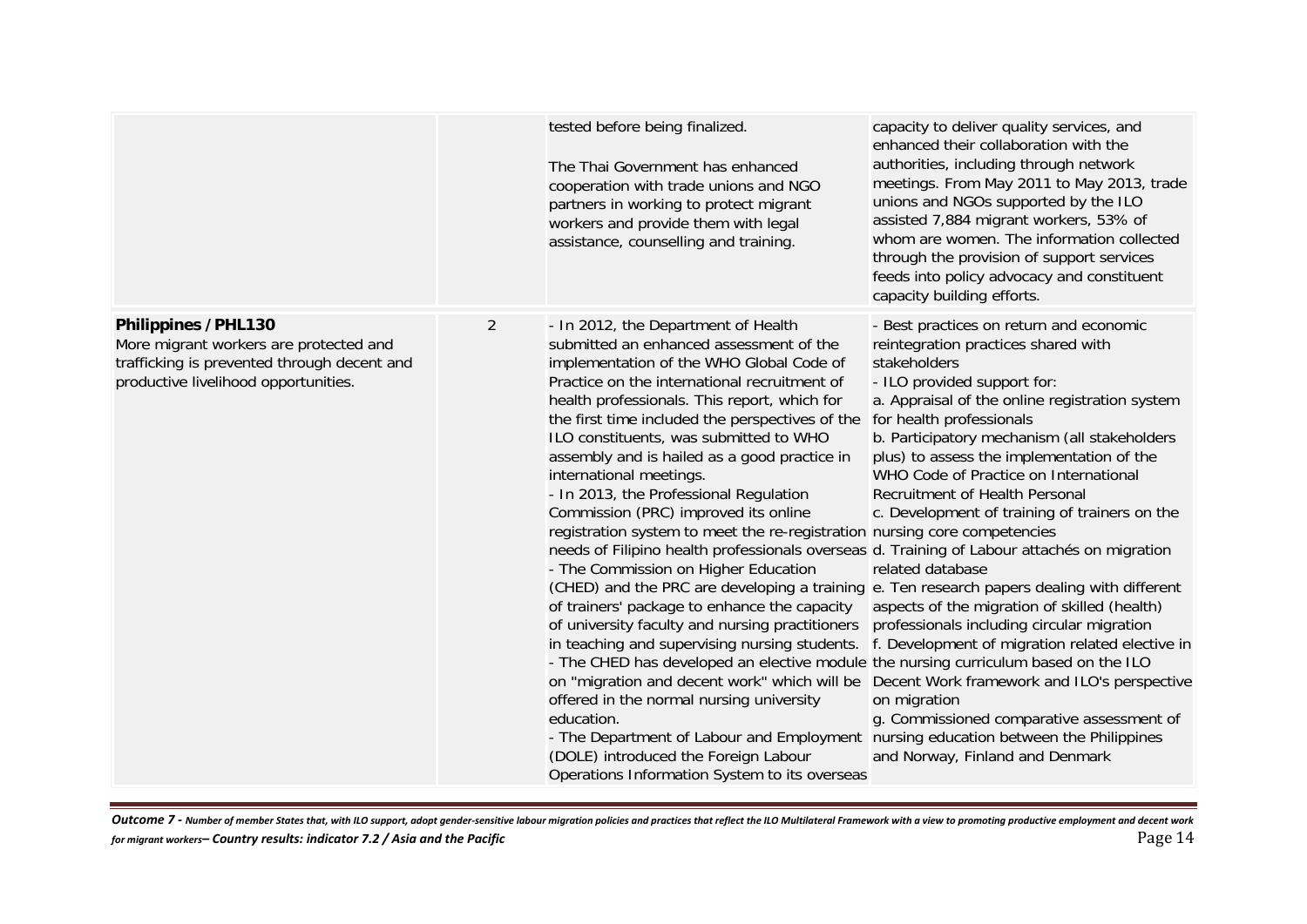|                                                                                                                                                                       |                | offices                                                                                                                                                                                                                                                                                                                                                 |                                                                                                                                                                                                                                                                                                                                                                                                                                                                                                                                                                                                                                                                                            |
|-----------------------------------------------------------------------------------------------------------------------------------------------------------------------|----------------|---------------------------------------------------------------------------------------------------------------------------------------------------------------------------------------------------------------------------------------------------------------------------------------------------------------------------------------------------------|--------------------------------------------------------------------------------------------------------------------------------------------------------------------------------------------------------------------------------------------------------------------------------------------------------------------------------------------------------------------------------------------------------------------------------------------------------------------------------------------------------------------------------------------------------------------------------------------------------------------------------------------------------------------------------------------|
|                                                                                                                                                                       | $\overline{4}$ | - In 2013, the National Reintegration Center<br>for Overseas Filipino Workers (under DOLE))<br>has launched an entrepreneurship skills<br>training programme for health professionals<br>returning to the Philippines. The material will<br>be translated into a mobile platform and<br>online-based to increase the accessibility to<br>this material. | - The ILO provided support to the National<br>Reintegration Center in the development of<br>the entrepreneurship skills training course for<br>health professionals                                                                                                                                                                                                                                                                                                                                                                                                                                                                                                                        |
| Sri Lanka/LKA105<br>The Government and Social Partners<br>develop and implement policies to<br>manage migration and combat trafficking<br>in line with ILO principles | $\overline{2}$ | 1. Improved knowledge on international<br>labour standards, Conventions and local<br>laws pertaining to human trafficking, as<br>well as migrant worker issues of 30 law<br>enforcement and immigration officers<br>through a 6-month Diploma course<br>conducted by the Bandaranaike Centre for<br>International Studies (BCIS).                       | 1. Curricular development in Collaboration<br>with the BCIS and the Dept. of Immigration<br>and Emigration. Delivering lectures on ILS<br>with regard to preventing human trafficking.<br>End of course examinations tested level of<br>knowledge and competency of participants.                                                                                                                                                                                                                                                                                                                                                                                                          |
|                                                                                                                                                                       |                | 2. Enhanced knowledge on international<br>labour standards, migrant worker rights<br>and the effective handling of the grievance<br>redress process. The course was conducted<br>by the Bandaranaike International<br>Diplomatic Training Institute.                                                                                                    | 2. Development of a Certificate-level course<br>for prospective labour welfare officers to be<br>posted to Sri Lankan diplomatic missions in<br>destination countries. The ILO developed the<br>course curriculum in consultation with key<br>government stakeholders, and in close<br>collaboration with the training school to<br>include adult learning methods. End of<br>course examinations tested level of<br>knowledge and competency of participants.<br>3. ILO facilitated the establishment of an<br>Advisory Committee consisting of officials<br>from the Sri Lanka Bureau of Foreign<br>Employment, the National Vocational and<br><b>Technical Education Commission and</b> |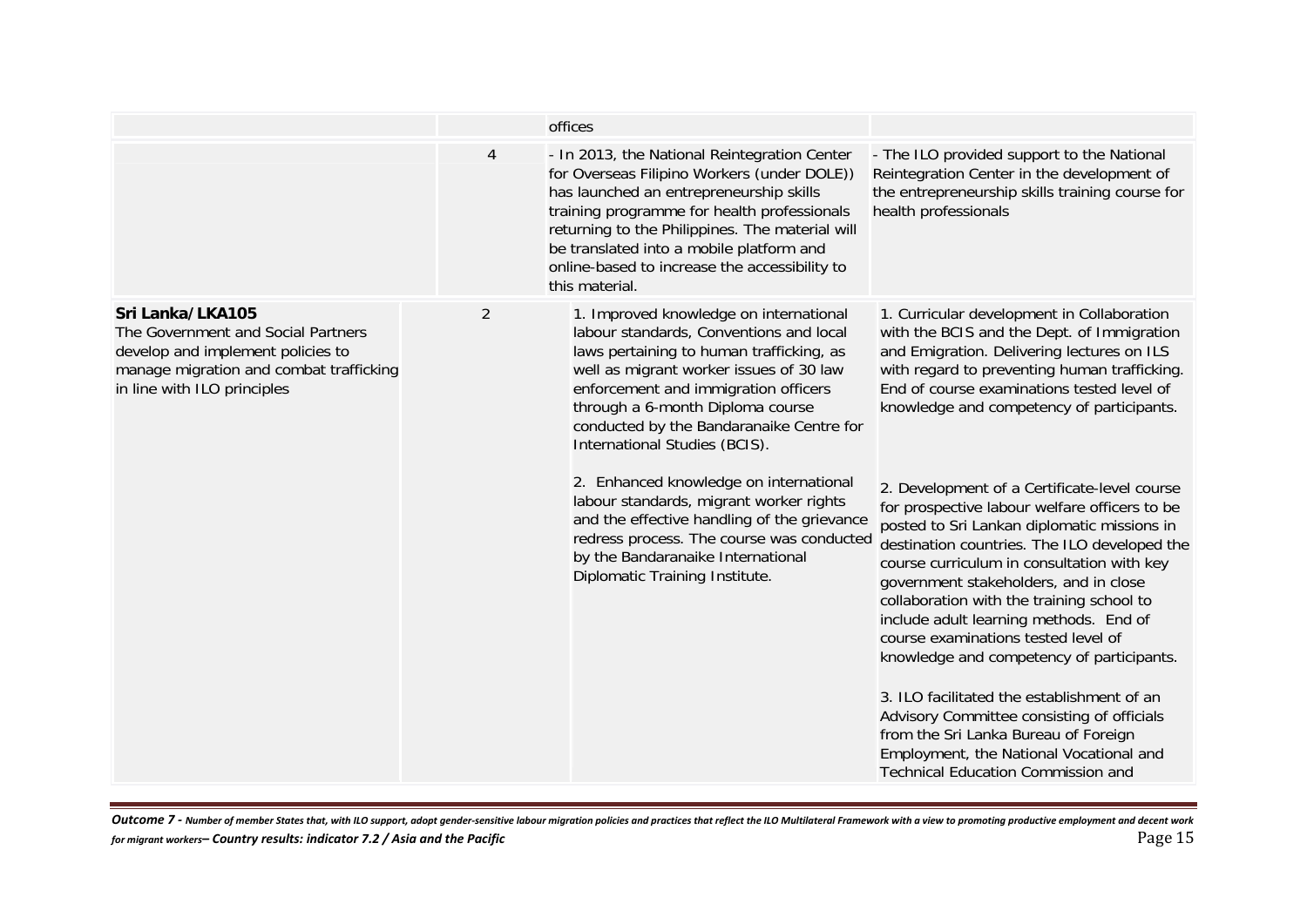|                | 3. Ensuring island-wide standardized<br>training in the 24 Government managed<br>training centres as well as those run by<br>private agencies and monitored by the<br>government. 37 standardized pre-departure Lanka Bureau of Foreign Employment.<br>trainer and trainee guides ensure correct<br>orientation for the mandatory pre-departure 4. ILO developed the concept for the pilot<br>training of semi- and low skilled category of reintegration project, established District<br>workers.<br>4. The Sri Lanka Bureau of Foreign<br>Employment opened access to credit for<br>livelihoods programmes for returnee<br>migrant workers through their existing<br>housing loan scheme agreement with the<br>Samurdhi Authority | representatives of Civil Society<br>Organizations. This Committee provided<br>guidance to a pool of instructors of the Sri<br>Lanka Bureau of Foreign Employment to<br>develop the curricular. The 37 guides were<br>field tested with 150 instructors of the Sri<br>Steering Committees and Field Coordination<br>Committees, conducted Start and Improve<br>Your Business (SIYB) training for<br>coordinators through the SIYB Association of<br>Sri Lanka, completed mapping of services<br>providers for each district and coordinated<br>with all the District level stakeholders to<br>implement the project and advocate with the<br>government to facilitate the loan scheme. |
|----------------|--------------------------------------------------------------------------------------------------------------------------------------------------------------------------------------------------------------------------------------------------------------------------------------------------------------------------------------------------------------------------------------------------------------------------------------------------------------------------------------------------------------------------------------------------------------------------------------------------------------------------------------------------------------------------------------------------------------------------------------|---------------------------------------------------------------------------------------------------------------------------------------------------------------------------------------------------------------------------------------------------------------------------------------------------------------------------------------------------------------------------------------------------------------------------------------------------------------------------------------------------------------------------------------------------------------------------------------------------------------------------------------------------------------------------------------|
| $\mathfrak{Z}$ | 1. Capacities of Judges, Police officers,<br>Emigration officers on human trafficking<br>and prosecutions strengthened.<br>2. Sri Lankan Diplomatic Missions in 14<br>destination countries are able to follow<br>guidelines and list of procedures in the<br>Operational Manual for a coordinated and<br>effective complaints and grievance<br>response process. There is enhanced<br>collaboration within 14 Sri Lankan                                                                                                                                                                                                                                                                                                            | 1. ILO facilitated the development of the<br>training sessions and conducted the sessions<br>in collaboration with International<br>Organization for Migration (IOM).<br>2. An Operational Manual for Labour Sections<br>of Sri Lankan Diplomatic Missions in<br>Destination Countries on Ensuring the<br>Protection and Welfare of Migrant Workers<br>was prepared and adopted through a<br>process of conducting 2 research studies, 1<br>regional consultation and collaboration                                                                                                                                                                                                   |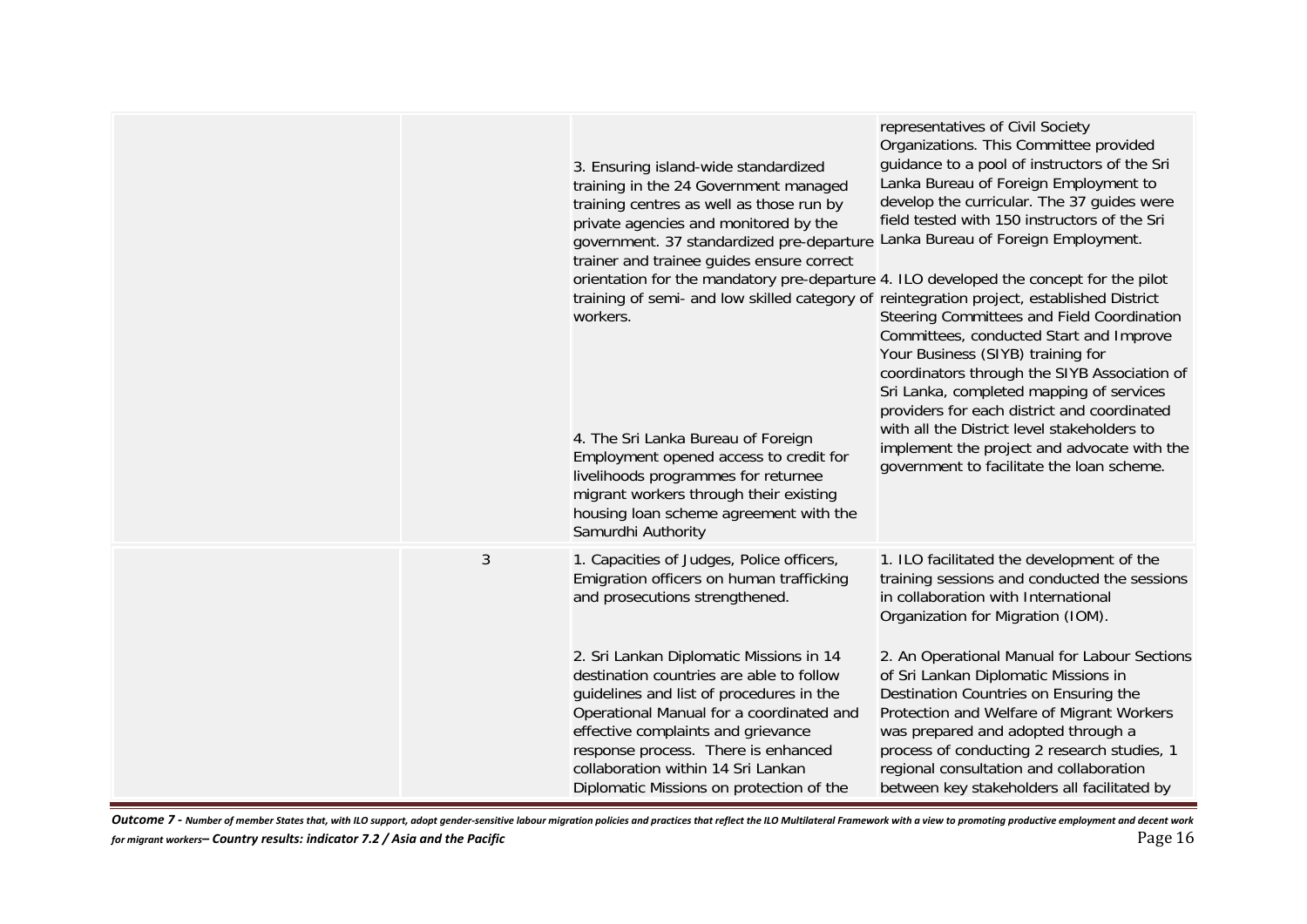| rights of migrant workers.                                                                             | ILO with key technical inputs from experts.                                                                                                                                                                                                                                                                                                          |
|--------------------------------------------------------------------------------------------------------|------------------------------------------------------------------------------------------------------------------------------------------------------------------------------------------------------------------------------------------------------------------------------------------------------------------------------------------------------|
| The training endorsed the use of a single<br>reference guide for handling of all future<br>complaints. | 1.2. Training sessions on the Operational<br>Manual were conducted in Sri Lanka with the<br>relevant officers of the SLBFE and the<br>current labour welfare officers stationed in<br>12 labour destination countries, providing an<br>opportunity for cross learning and<br>collaboration among officers in countries of<br>origin and destination. |
|                                                                                                        |                                                                                                                                                                                                                                                                                                                                                      |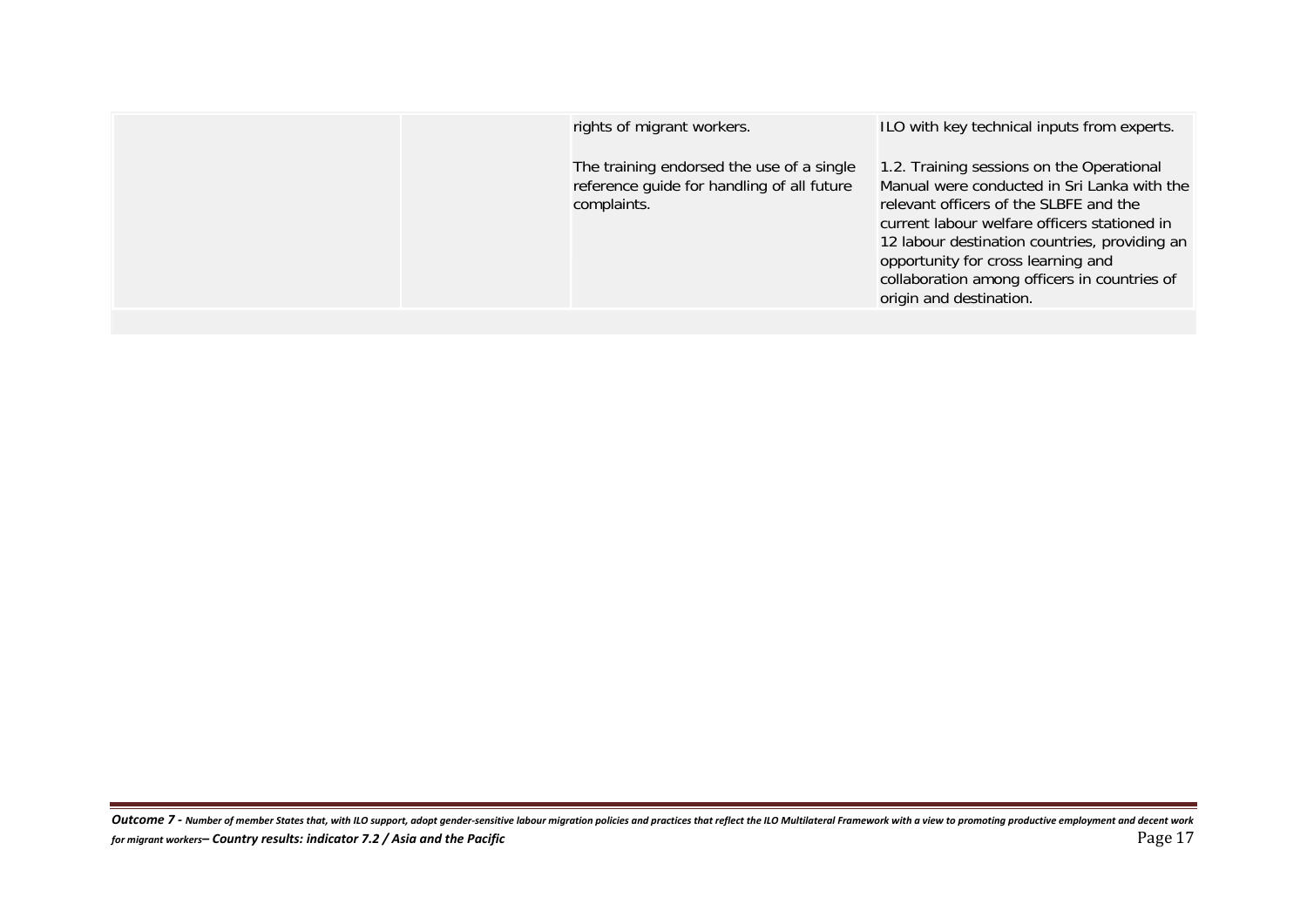## **Europe**

| <b>Republic of Moldova/MDA128</b><br>Institutions more effectively manage labour<br>migration and prevent labour exploitation of<br>migrant workers due to increased capacity<br>and improved policy and regulatory<br>framework | 1              | On May 16, 2013, a bilateral Protocol on<br>Migrant Workers' Rights was signed by trade<br>unions of Moldova and Ukraine and three<br>Italian unions (CGIL, CISL, UIL). The<br>Protocols aim at protecting migrant workers<br>and provide them assistance in the respective<br>countries.<br>Knowledge base and capacities developed for<br>tripartite constituents in the following areas:<br>1/circular migration, 2/functioning of private<br>employment agencies in Moldova and C 181,<br>3/ negotiation and implementation of social<br>security agreements and 4/migration process.<br><b>Bilateral negotiations of Social Security</b><br>Agreements between Moldova and Latvia,<br>Lithuania, and Hungary undertaken. The<br>agreements with the latter two countries are<br>planned to be signed by the end of 2013. | ILO supported communication between the<br>TUs and the negotiation of the Protocol. A<br>study visit to Rome and a regional workshop<br>were carried out, as well as consultations with<br>all parties involved as part of the project,<br>initiatives undertaken to strengthen national<br>social dialogue mechanisms and opportunities<br>to ensure consultation on broad aspects of<br>labour migration.<br>ILO provided support in conducting data<br>analysis work and capacity building events.<br>Capacity building provided by ILO on circular<br>migration and C 181, and in conducting data<br>analysis on functioning of private employment<br>agencies in Moldova.<br>Support for the visits to Moldova and/or to the<br>partner countries provided to negotiate Social<br>Security Agreements. Tools and training<br>materials developed covering social security<br>(portability of benefits) for migrant workers,<br>which can be replicated globally. Following<br>trainings on negotiations and implementation<br>of Social Security Agreements in past years,<br>ILO financially supported conducting the |
|----------------------------------------------------------------------------------------------------------------------------------------------------------------------------------------------------------------------------------|----------------|-------------------------------------------------------------------------------------------------------------------------------------------------------------------------------------------------------------------------------------------------------------------------------------------------------------------------------------------------------------------------------------------------------------------------------------------------------------------------------------------------------------------------------------------------------------------------------------------------------------------------------------------------------------------------------------------------------------------------------------------------------------------------------------------------------------------------------|-----------------------------------------------------------------------------------------------------------------------------------------------------------------------------------------------------------------------------------------------------------------------------------------------------------------------------------------------------------------------------------------------------------------------------------------------------------------------------------------------------------------------------------------------------------------------------------------------------------------------------------------------------------------------------------------------------------------------------------------------------------------------------------------------------------------------------------------------------------------------------------------------------------------------------------------------------------------------------------------------------------------------------------------------------------------------------------------------------------------------------|
|                                                                                                                                                                                                                                  |                |                                                                                                                                                                                                                                                                                                                                                                                                                                                                                                                                                                                                                                                                                                                                                                                                                               | bilateral negotiations.                                                                                                                                                                                                                                                                                                                                                                                                                                                                                                                                                                                                                                                                                                                                                                                                                                                                                                                                                                                                                                                                                                     |
|                                                                                                                                                                                                                                  | $\overline{2}$ | Pilot migration module developed for Labour<br>Force Survey, which lead to enhanced<br>knowledge on the impact of migration on                                                                                                                                                                                                                                                                                                                                                                                                                                                                                                                                                                                                                                                                                                | ILO supported the data collection and analysis<br>and provided guidance during implementation<br>and comments to the survey reports on pilot<br>migration module linked to the LFS; Technical                                                                                                                                                                                                                                                                                                                                                                                                                                                                                                                                                                                                                                                                                                                                                                                                                                                                                                                               |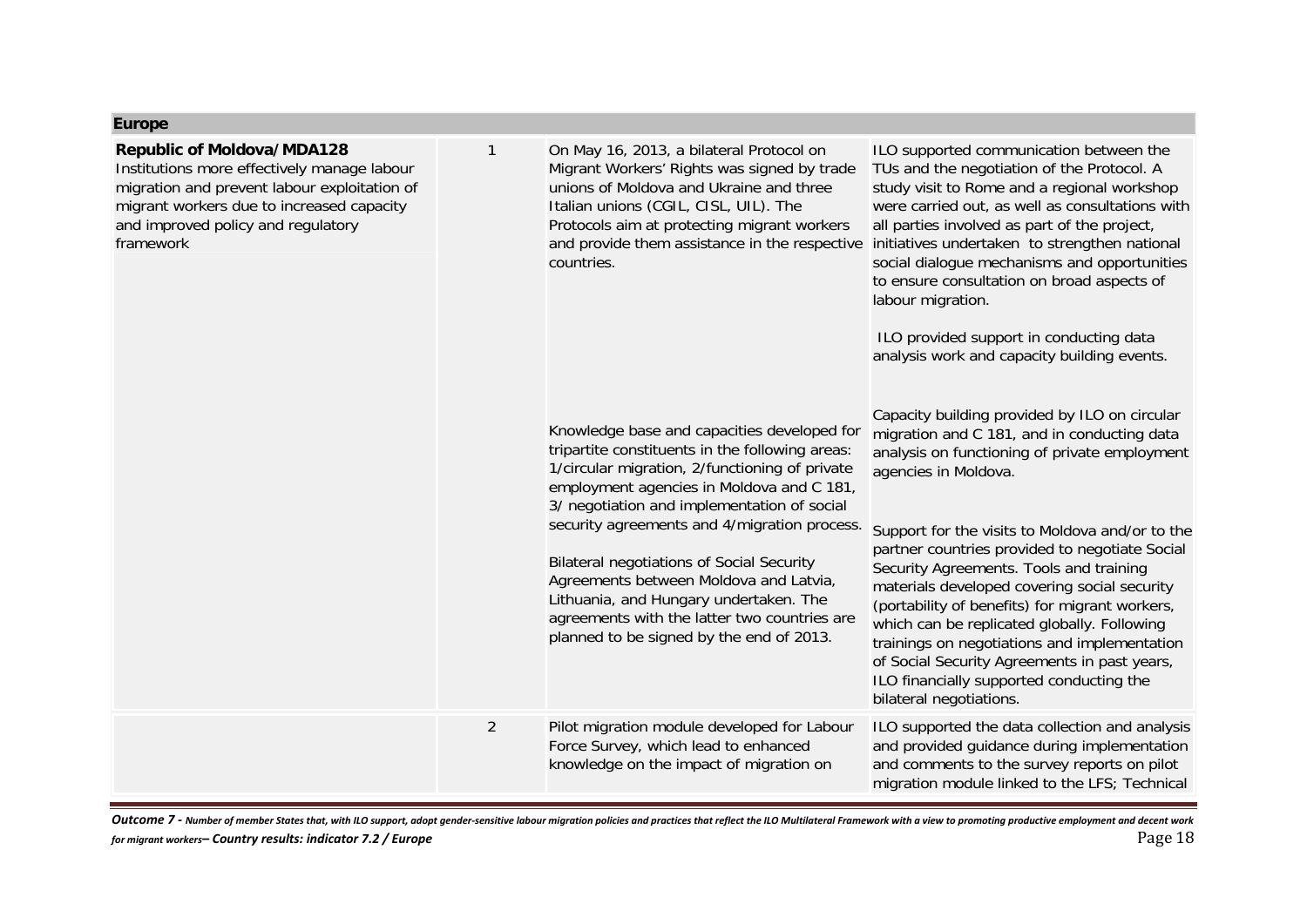|   | national skills pool.<br>Knowledge base developed among tripartite<br>constituents on such areas as 1/the link<br>between migration and education, 2/migration<br>and teaching staff, 3/ impact of migration on<br>the national skills pool. Linked to the Labour<br>Force Survey, 4/vacancies and skills needs in<br>Moldova, Ukraine and in selected EU<br>countries, 5/ migration, employment and<br>labour market, as part of the Extended<br>Migration Profile, which lead to increased<br>knowledge of migration, employment and<br>labour market and overview of vacancies and<br>skills needs in Moldova, Ukraine and selected<br>EU countries.<br>The Methodology for the Development and<br>Review of Occupational Standards (OS) for<br>Blue-collar Jobs of 16.12.2011 piloted and<br>national capacities to apply it increased.<br>Draft Concept of the Mechanism of<br>Recognition of Informal and Informal Learning<br>(RIFNFL) and draft law on professions, to<br>ensure a systemic approach in the area of<br>qualifications, developed. | support in preparation of the Extended<br>Migration Profile (EMP) Report, as main policy<br>document developed under the leadership of<br>IOM, ILO contribution to the implementation<br>of the Two-Year National Action Plan for<br>further developing and updating the EMP in<br>the incoming years is on-going.<br>Technical support provided by the in design of<br>4 Occupational Standards (OS) in construction<br>and agriculture and recommendations for<br>improving the Methodology. Two additional<br>OSs in construction are under development,<br>including creation and training of a National<br>Pool of Experts on OSs and drafting a<br>Practical Guide on OSs.<br>ILO provided training, with focus on sharing<br>of good practices and supporting the design<br>of a legal framework in RIFNFL. Technical<br>expertise o on legal frameworks on<br>professions was provided. |
|---|-----------------------------------------------------------------------------------------------------------------------------------------------------------------------------------------------------------------------------------------------------------------------------------------------------------------------------------------------------------------------------------------------------------------------------------------------------------------------------------------------------------------------------------------------------------------------------------------------------------------------------------------------------------------------------------------------------------------------------------------------------------------------------------------------------------------------------------------------------------------------------------------------------------------------------------------------------------------------------------------------------------------------------------------------------------|-------------------------------------------------------------------------------------------------------------------------------------------------------------------------------------------------------------------------------------------------------------------------------------------------------------------------------------------------------------------------------------------------------------------------------------------------------------------------------------------------------------------------------------------------------------------------------------------------------------------------------------------------------------------------------------------------------------------------------------------------------------------------------------------------------------------------------------------------------------------------------------------------|
| 3 | Capacities of National and Territorial<br><b>Employment Agencies on providing</b><br>counselling and information on legal migration Employment Agencies and is developing<br>and integration of return migrants increased.<br>Data collection and analysis on return<br>migration is being undertaken. The results will Technical support provided by ILO.<br>feed into the proposal of Public Policy on                                                                                                                                                                                                                                                                                                                                                                                                                                                                                                                                                                                                                                                  | ILO carried out 2 trainings for the job<br>counsellors of the National and Territorial<br>guidelines and brochures on migration for the<br>Agency.                                                                                                                                                                                                                                                                                                                                                                                                                                                                                                                                                                                                                                                                                                                                              |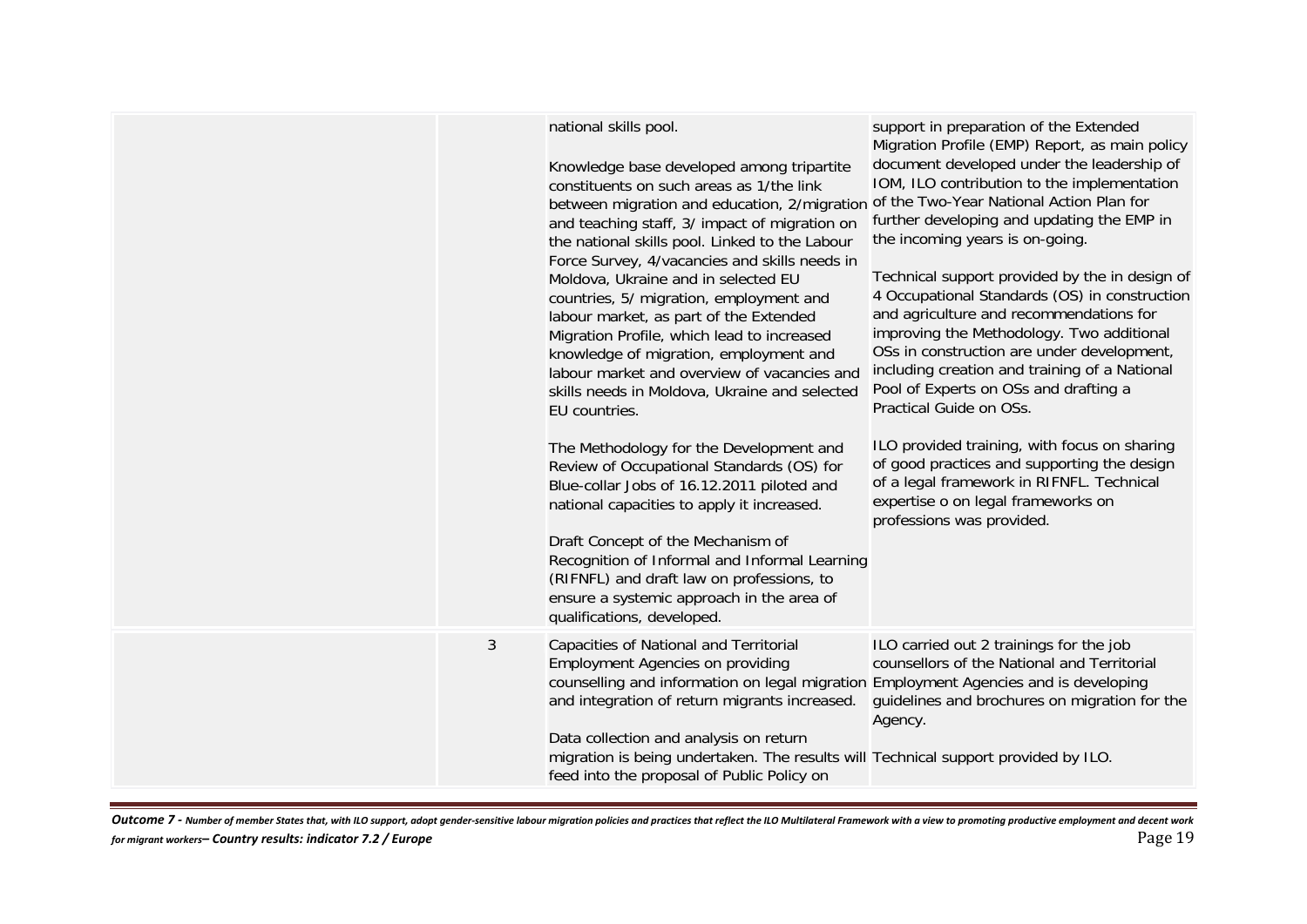|                                                                                                                                                                                                               |              | return migration, to be developed by the end<br>of 2013.                                                                                                                                                                                                                                                                                                                                                                                                                                                                                                                                                                                                                                                                                                                                                                                                                                                                                                                                                                                                                                                                                                                |                                                                                                                                                                                                                                                                                                                                                                                                                                                                                                                                                                                                                                                                                                                                                                                                                                                         |
|---------------------------------------------------------------------------------------------------------------------------------------------------------------------------------------------------------------|--------------|-------------------------------------------------------------------------------------------------------------------------------------------------------------------------------------------------------------------------------------------------------------------------------------------------------------------------------------------------------------------------------------------------------------------------------------------------------------------------------------------------------------------------------------------------------------------------------------------------------------------------------------------------------------------------------------------------------------------------------------------------------------------------------------------------------------------------------------------------------------------------------------------------------------------------------------------------------------------------------------------------------------------------------------------------------------------------------------------------------------------------------------------------------------------------|---------------------------------------------------------------------------------------------------------------------------------------------------------------------------------------------------------------------------------------------------------------------------------------------------------------------------------------------------------------------------------------------------------------------------------------------------------------------------------------------------------------------------------------------------------------------------------------------------------------------------------------------------------------------------------------------------------------------------------------------------------------------------------------------------------------------------------------------------------|
| Ukraine/UKR152<br>Institutions more effectively manage labour<br>migration and prevent labour exploitation of<br>migrant workers due to increased capacity<br>and improved policy and regulatory<br>framework | $\mathbf{1}$ | Law on Employment of the Population was<br>adopted on July 5, 2012. It stipulates for<br>active and flexible labour market policy in<br>Ukraine. The Law, inter alia, regulates the<br>Private Employment agencies that provide in-<br>country and overseas employment which, in<br>the long run, ensure better services for labour<br>migrants.<br>Draft Law On External Labour Migration was<br>prepared by the Ministry of Social Policy in<br>collaboration with diaspora organizations and<br>social partners.<br>Bilateral Protocol on Migrant Workers Rights<br>was signed by trade unions in Moldova and<br>Ukraine and three Italian unions (CGIL, CISL,<br>UIL) on 16 May 2013 in Chisinau. The<br>Protocols aim at protecting migrant workers<br>and provide them assistance in the respective<br>countries.<br>Following Experts' Training on planning,<br>negotiating, and implementation of bilateral<br>and multilateral social security agreements,<br>ILO financially supported conducting bilateral<br>negotiations on implementation of the<br>adopted SSAs between Ukraine and Estonia,<br>Portugal and Poland (latter signed not yet<br>ratified). | ILO provided comments to the Law.<br>ILO organized training on ILO C 181 on<br>Private Employment Agencies.<br>ILO carried out a survey on Private<br><b>Employment Agencies with recommendations</b><br>on how to improve their functions in terms of<br>migrant workers protection, and how to<br>enhance collaboration between PrEAs and<br>State Employment Service.<br>ILO provided technical comments to the draft<br>law on External Labour Migration<br>ILO supported communication between the<br>TUs and the negotiation of the Protocol A<br>study visit to Rome and a regional workshop<br>were carried out, as well as consultations with<br>all parties involved.<br>Support for the negotiations to the partner<br>countries provided. Tools and training<br>materials developed covering social security<br>can be replicated globally. |
|                                                                                                                                                                                                               | 2            | A system of Recognition of Prior Learning<br>(RPL) developed; Decree # 340 "On Approval<br>of the System of Recognition of Informal                                                                                                                                                                                                                                                                                                                                                                                                                                                                                                                                                                                                                                                                                                                                                                                                                                                                                                                                                                                                                                     | ILO provided support in developing the<br>system of recognition of prior learning (RPL),<br>based on the EU best practices. 15                                                                                                                                                                                                                                                                                                                                                                                                                                                                                                                                                                                                                                                                                                                          |

Outcome 7 - Number of member States that, with ILO support, adopt gender-sensitive labour migration policies and practices that reflect the ILO Multilateral Framework with a view to promoting productive employment and dece *for migrant workers– Country results: indicator 7.2 / Europe* Page 20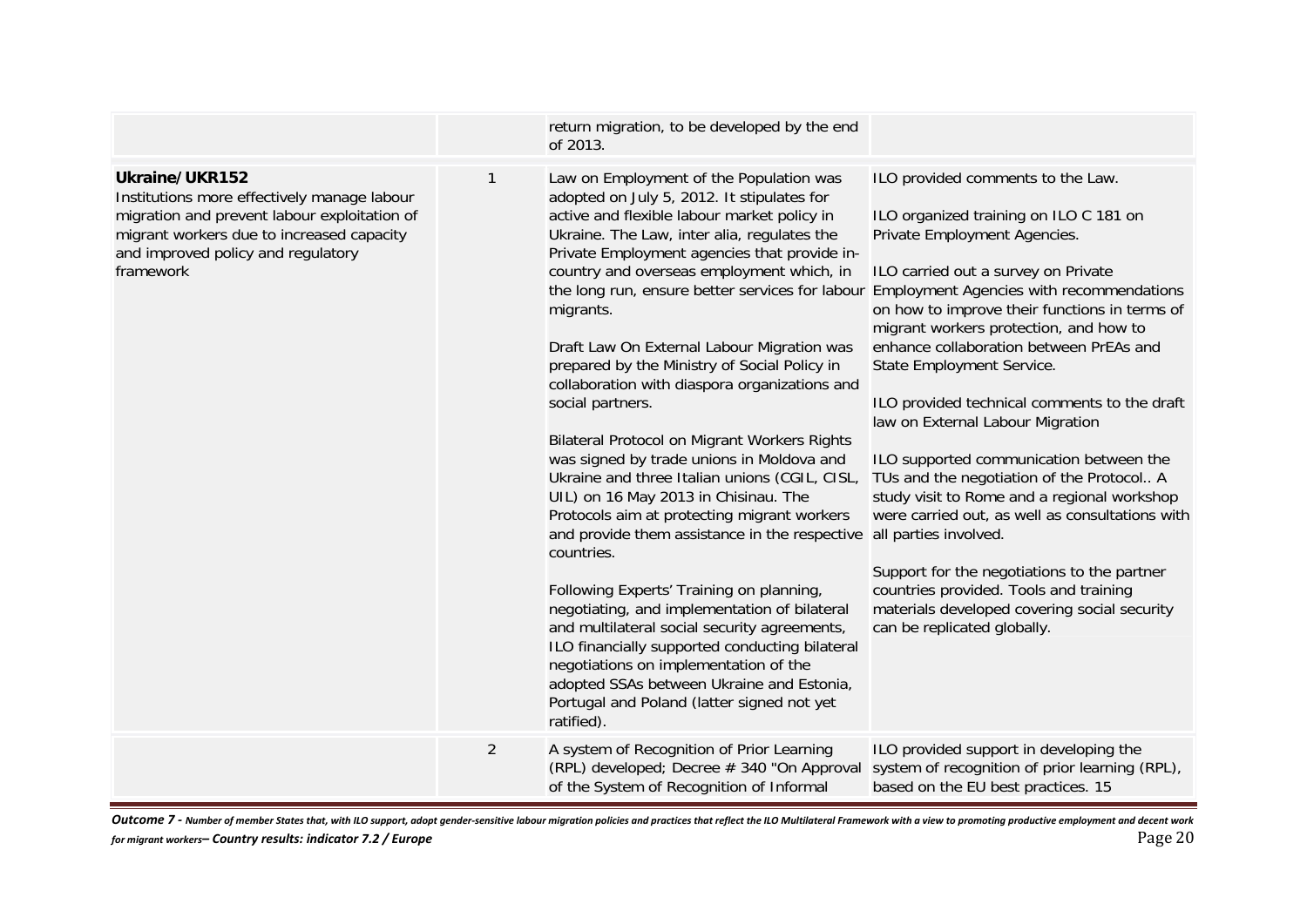|                                                                                                                                                                                                                                     |              | Professional Education" adopted by the<br>Government on May 15, 2013; Guide on RPL<br>system in Ukraine elaborated; 15<br>assessors, external and internal verifiers<br>developed.                                                                                                                                                                                                                                                                                                                                                                                       | Occupational profiles (OPs), and standards for<br>assessors, external and internal verifiers were<br>developed. The 15 Occupational profiles have<br>Occupational profiles (OPs), and standards for been submitted to the Ministry of Social Policy<br>of Ukraine and State Employment Service of<br>Ukraine for further use.<br>An orientation seminar, ToT, for 15 potential<br>assessors was carried out.                                                                            |
|-------------------------------------------------------------------------------------------------------------------------------------------------------------------------------------------------------------------------------------|--------------|--------------------------------------------------------------------------------------------------------------------------------------------------------------------------------------------------------------------------------------------------------------------------------------------------------------------------------------------------------------------------------------------------------------------------------------------------------------------------------------------------------------------------------------------------------------------------|-----------------------------------------------------------------------------------------------------------------------------------------------------------------------------------------------------------------------------------------------------------------------------------------------------------------------------------------------------------------------------------------------------------------------------------------------------------------------------------------|
|                                                                                                                                                                                                                                     | 3            | Improved data on labour migration in<br>Ukraine; magnitude, scope and geographic<br>coverage of Ukrainian migrant workers, socio-<br>demographic composition of migrant workers<br>identified.<br>The Labour Migration Survey (LMS) results<br>created an information base, required for<br>making informed policy decisions on labour<br>migration regulation, social and legal<br>protection of citizens of Ukraine that are<br>working abroad, advanced of reintegration of<br>migrants that have returned, and more<br>effective use of labour potential of Ukraine. | Labour Migration Survey (LMS) conducted in<br>2010-2012 with ILO methodological and<br>technical support. In particular, the ILO<br>statistical module on labour migration was<br>used. ILO provided guidance during<br>implementation and comments to the final<br>report.                                                                                                                                                                                                             |
| Armenia/ARM902<br>Constituents have increased the capacity in<br>the development and implementation of<br>policies and programs aimed at protecting<br>migrant workers' rights and enhancing the<br>development impact of migration | $\mathbf{1}$ | The National Action Plan on migration<br>developed and adopted in December 2011.<br>The Trade Unions Confederation adopted the<br>Trade Union Migration Policy (2012).                                                                                                                                                                                                                                                                                                                                                                                                   | ILO provided technical support in developing<br>the National Action Plan.<br>The ILO organized a sub-regional conference<br>on Trade Unions for Migrant Workers (15<br>March 2012) in Moscow, Russian Federation.<br>The conference was attended by high-ranking<br>trade union members from Armenia,<br>Azerbaijan, Georgia and Russian Federation.<br>The conference increased trade unions'<br>understanding of their role and promoted<br>labour migration higher in their agendas. |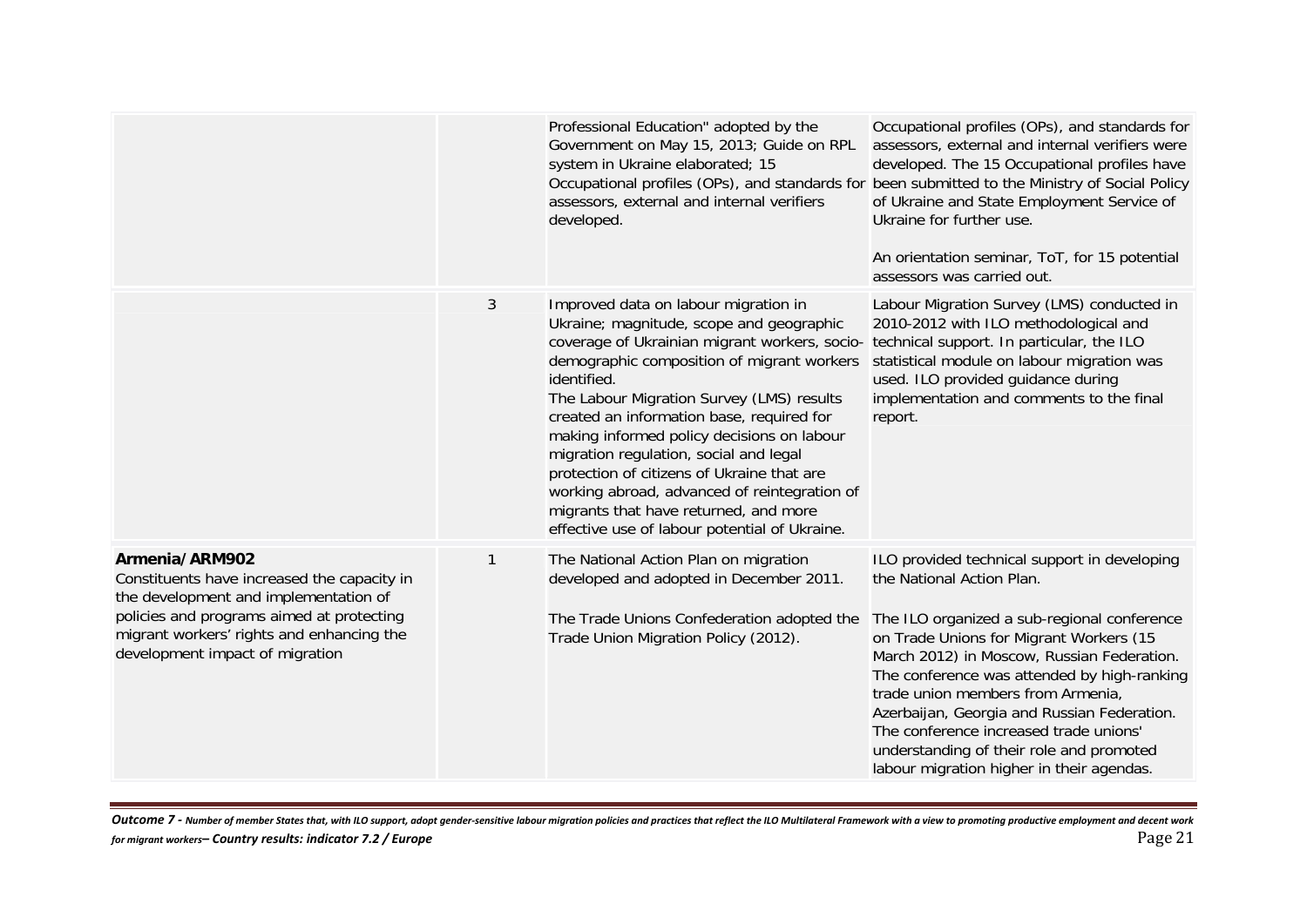| $\overline{2}$ | The State Employment Service (SESA)<br>developed special skills development training<br>programmes/ services for potential migrants<br>in the regions with high incidence of labour<br>migration. Migration resource centres set up<br>within the State Employment Service in<br>Ashtarak, Erebuni and Ijevan. These centres<br>are integrated in the employment office and<br>trained staff informs potential migrant<br>workers about Russian and other migration<br>regulations. | The ILO has provided technical support in<br>developing these programmes and<br>functioning/capacity-development for<br><b>Migration Resource Centres.</b>                                                                              |
|----------------|-------------------------------------------------------------------------------------------------------------------------------------------------------------------------------------------------------------------------------------------------------------------------------------------------------------------------------------------------------------------------------------------------------------------------------------------------------------------------------------|-----------------------------------------------------------------------------------------------------------------------------------------------------------------------------------------------------------------------------------------|
| 3              | Regular exchanges of migration statistics<br>initiated on the basis of an inter-governmental migration statistics, to facilitate better<br>agreement between the Armenian Migration<br>Service (AMS) and the Russian Migration<br>Service (FMS). The received data on migrant<br>workers in the destination country contributed mechanism for the collection and monitoring<br>to a more complete overview of migration<br>flows between Armenia and the Russian<br>Federation.     | The ILO commissioned a study on labour<br>understanding of differences in practices in<br>gathering of data and developing<br>recommendations for improving the national<br>of up to date sex-disaggregated data on<br>migrant workers. |
|                |                                                                                                                                                                                                                                                                                                                                                                                                                                                                                     |                                                                                                                                                                                                                                         |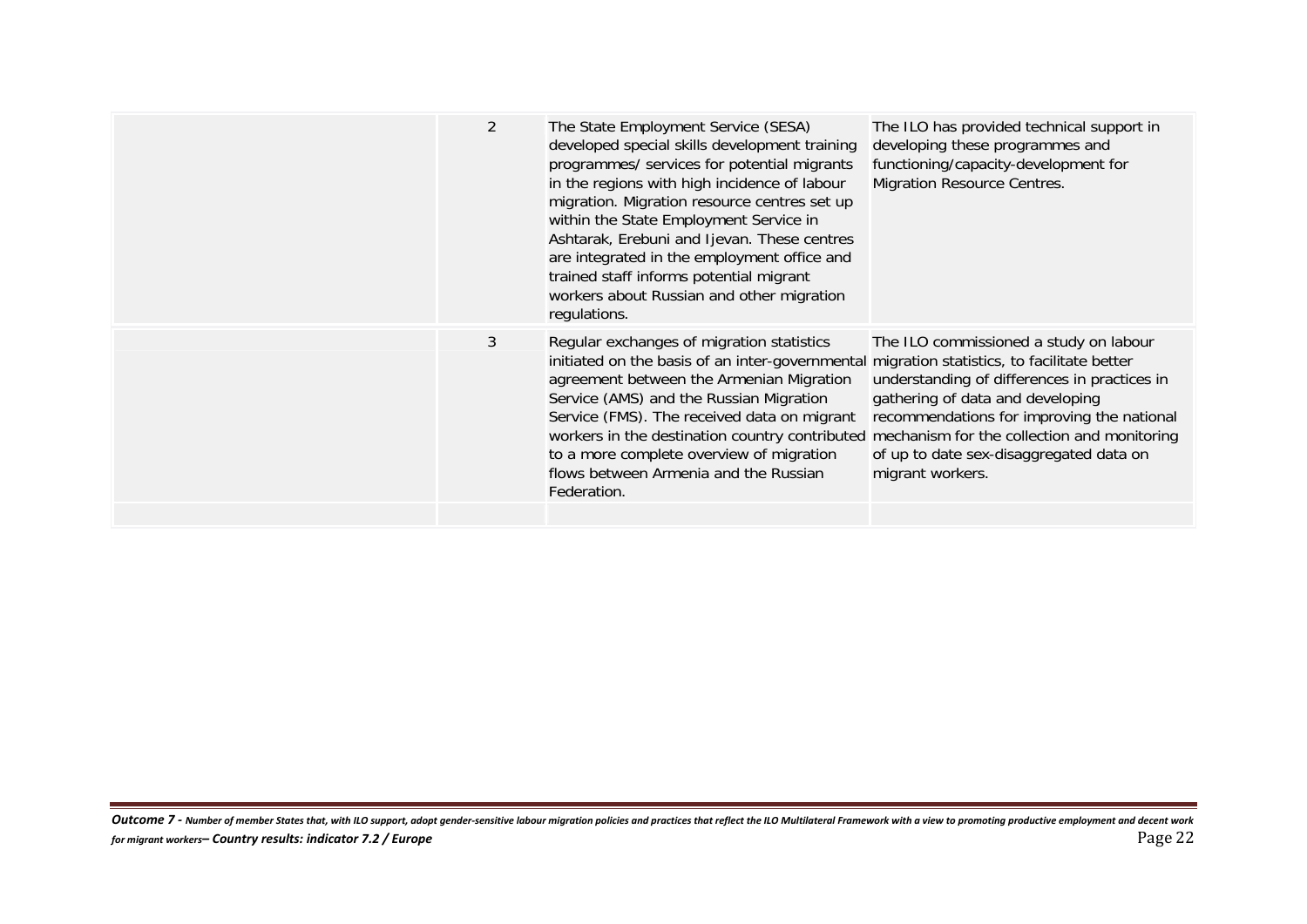#### **Americas**

#### **Costa Rica/CRI134**

Los/las trabajadores/as migrantes tienen acceso a un trabajo decente en particular a la protección social.

| El Consejo Nacional de Migración aprobó en      | Cor  |
|-------------------------------------------------|------|
| septiembre 2013 una Política Integral de        | brir |
| Migración, que constituye la primera de la      | de l |
| región centroamericana. La política tiene       | abo  |
| enfoque de género y de derechos humanos.        | org  |
| Establece los principios por los cuales el      | y tr |
| Estado debe abordar la gestión migratoria.      | divu |
| Las principales centrales sindicales            | La ( |
| construyeron una Agenda intersindical sobre     | elat |
| migración laboral, para aumentar su             | imp  |
| incidencia política en este ámbito, en abril de | (col |
| 2103. La agenda se encuentra en ejecución.      | ges  |

2 La Política Integral de Migración aborda los siguientes ámbitos: regular las dinámicas de inmigración y emigración con el fin de contar con flujos migratorios ordenados que contribuyan al desarrollo nacional; orientar la trimestre de 2012. inmigración a áreas de desarrollo prioritario; protección y defensa de víctimas de trata de personas; cumplimiento de derechos de las niñas, niños y adolescentes migrantes. Esta política procura la integración de las personas extranjeras, reconocer la riqueza multicultural del país y facilitar un empleo productivo en el retorno de los costarricenses que han migrado.

idó asistencia técnica para la elaboración la política. Dió asesoría técnica para el ordaje de los temas laborales y ayudó en la anización de consultas al sector empleador abajador. También apoyó la publicación y divulgación de la política. OIT dio asistencia técnica para la boración de la Agenda, mediante la artición de charlas en un taller formativo nceptualización, marco internacional, tión migratoria, género y migración) y apoyo metodológico para construir la agenda. La OIT brindó asistencia técnica a través de

el apoyo de la Unión Europea, la OIT

entrevistas con especialistas, para proporcionar el enfoque de trabajo decente en el ámbito laboral, durante el último

Con el apoyo de la Unión Europea, la OIT elaboró y publicó un estudio sobre "Flujos migratorios laborales intrarregionales: situación actual, retos y oportunidades en Centroamérica y República Dominicana", 2012.

Con el apoyo de la Unión Europea, la OIT brinda asistencia técnica en la traducción al español del documento "Guía sobre políticas de migración laboral sensibles al género" de la Organización para la Seguridad y la Cooperación en Europa (OSCE), en el segundo semestre de 2012. La OIT brindó asistencia técnica para la elaboración de un estudio sobre cobertura de la seguridad social a trabajadores migrantes y otro sobre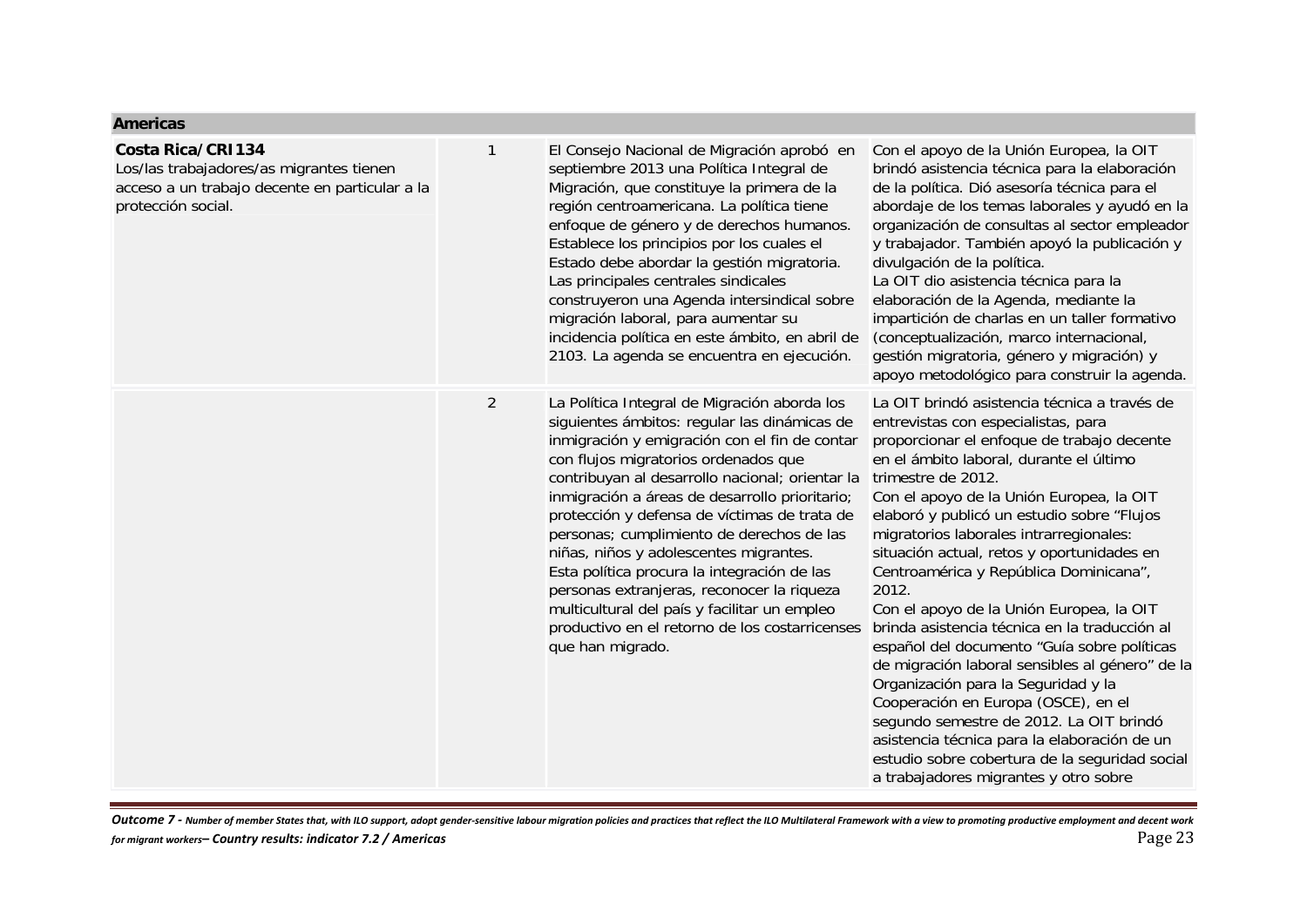|                |                                                                                                                                                                                                                                                                                                                                                                                                                                                                                                                                                                                                                                                                                                                                                                                                                                                                                                                                                                                                                                                                                                                                                                                                                                                                                                                                                                                               | certificación de competencias y<br>aprovechamiento de destrezas de los<br>migrantes, ambos en noviembre de 2013.<br>Estos constituyen un aporte para mejorar la<br>gestión de la migración laboral y para orientar<br>las políticas sobre seguridad social de<br>personas migrantes.                                                                                                                                                                                                                                                                                                                                                                                                                                                                                                                                                                                                                                                                                                                                                                                                                            |
|----------------|-----------------------------------------------------------------------------------------------------------------------------------------------------------------------------------------------------------------------------------------------------------------------------------------------------------------------------------------------------------------------------------------------------------------------------------------------------------------------------------------------------------------------------------------------------------------------------------------------------------------------------------------------------------------------------------------------------------------------------------------------------------------------------------------------------------------------------------------------------------------------------------------------------------------------------------------------------------------------------------------------------------------------------------------------------------------------------------------------------------------------------------------------------------------------------------------------------------------------------------------------------------------------------------------------------------------------------------------------------------------------------------------------|-----------------------------------------------------------------------------------------------------------------------------------------------------------------------------------------------------------------------------------------------------------------------------------------------------------------------------------------------------------------------------------------------------------------------------------------------------------------------------------------------------------------------------------------------------------------------------------------------------------------------------------------------------------------------------------------------------------------------------------------------------------------------------------------------------------------------------------------------------------------------------------------------------------------------------------------------------------------------------------------------------------------------------------------------------------------------------------------------------------------|
| $\mathfrak{Z}$ | El Ministerio de Trabajo introdujo nuevas<br>medidas para precisar el rol de los inspectores<br>de trabajo cuando identifican trabajadores<br>migrantes en situación regular e irregular,<br>durante el segundo semestre del 2013.<br>Asimismo varias instituciones de gobierno<br>(Migración, Ministerio de Trabajo), la principal<br>cámara empresarial y las centrales sindicales<br>conformaron en septiembre de 2012 un<br>Comité Asesor Tripartito con el fin de contar<br>con una instancia para la discusión de asuntos del Comité. Asesora en la elaboración de sus<br>relativos a la migración laboral y para conocer<br>los avances del proyecto Políticas de<br>Migración Laboral Sensibles al Género. El<br>Comité se reúne dos veces al año y desarrolla<br>actividades durante todo el año. Las<br>autoridades migratorias de Costa Rica y<br>Nicaragua realizaron una Reunión técnica<br>binacional, en julio 2013, en San José, para<br>coordinar la puesta en práctica de la categoría La OIT, con recursos de la Unión Europea,<br>migratoria de habitante y trabajador<br>transfronterizo. Los Cónsules nicaragüenses<br>en Costa Rica obtuvieron, en julio y agosto<br>2013, mayores competencias sobre la<br>aplicación de la legislación nacional<br>migratoria, para ejercer un papel más<br>proactivo en la asesoría y defensa de los<br>derechos de sus ciudadanos. | Con el apoyo de la Unión Europea, la OIT<br>brindó servicios de asesoramiento técnico<br>para la elaboración y orientación de un<br>manual de uso práctico para los inspectores<br>de trabajo, que precisa el rol de los mismos a<br>la hora de identificar trabajadores migrantes<br>en situación regular e irregular. Asimismo,<br>ayudó en su publicación y divulgación,<br>durante el segundo semestre del año 2013.<br>La OIT brindó apoyo técnico para la creación<br>agendas de discusión, incluyendo aspectos de<br>género. Con respecto a la actividad<br>binacional, la OIT asesoró la discusión de la<br>agenda y los temas a abordar, identificando<br>las diferencias de género en cuanto a<br>trabajador y habitante transfronterizo.<br>También facilitó la visita de la delegación<br>nicaragüense a San José y la reunión misma.<br>aportó asistencia técnica y financiera para el<br>desarrollo de los talleres efectuados en julio y<br>agosto de 2013, con la finalidad de dar una<br>mayor preparación a los cónsules<br>nicaragüenses en Costa Rica, en el ejercicio<br>de sus funciones. |

Outcome 7 - Number of member States that, with ILO support, adopt gender-sensitive labour migration policies and practices that reflect the ILO Multilateral Framework with a view to promoting productive employment and dece *for migrant workers– Country results: indicator 7.2 / Americas* Page 24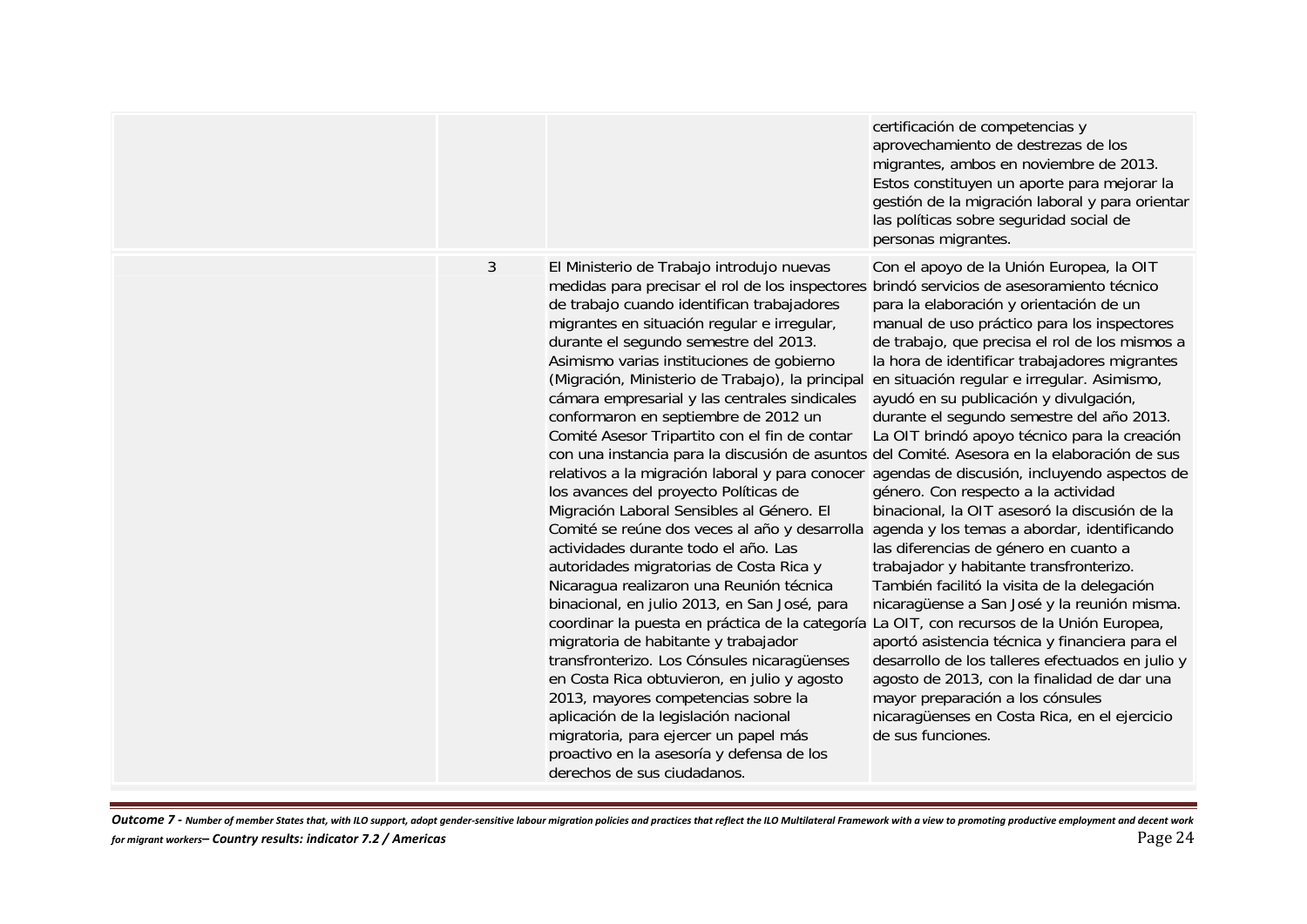# **Nicaragua/NIC136**

Los trabajadores nicaragüenses tienen acceso a un trabajo decente y a la protección de sus derechos laborales básicos, a partir del establecimiento y efectiva ejecución de acuerdos binacionales para mejorar las condicione y protección de los las trabajadores/as migrantes.

| эS | $\mathbf{1}$   | La Cancillería nicaragüense adoptó y ha puesto en Con el apoyo de la Unión Europea, la OIT<br>ejecución el Plan Estratégico 2013-2016 de la<br>Dirección General Consular, en agosto de 2012,<br>para fortalecer las capacidades de los funcionarios 2016 a través la de la organización e<br>consulares en su función de protección de<br>derechos de sus connacionales. Dicho plan tiene<br>en cuenta la perspectiva de género.<br>- En marzo de 2012 el país creó el Comité Asesor<br>Tripartito, con el fin de contar con una instancia<br>para la discusión de asuntos relativos a la<br>migración laboral y para conocer los avances del<br>proyecto Políticas de Migración Laboral Sensibles<br>al Género. Lo integran instituciones de gobierno<br>(Migración, Cancillería, Ministerio de Trabajo,<br>institutos de seguridad social y de formación<br>profesional), cámaras empresariales y centrales<br>sindicales. El Comité se reúne dos veces al año y<br>desarrolla actividades durante todo el año. Las<br>principales centrales sindicales construyeron y<br>ejecutan una Agenda Intersindical sobre<br>migración laboral, para aumentar su incidencia<br>política en este ámbito. | brindó asistencia técnica para la<br>implementación del Plan Estratégico 2013-<br>impartición de talleres de capacitación al<br>personal del consulado nicaragüense,<br>beneficiándose alrededor de 25 personas. Los<br>talleres se realizaron en Costa Rica, durante<br>los meses de julio y agosto de 2013.<br>La OIT promovió durante el segundo<br>semestre de 2011, la creación del Comité<br>Asesor Tripartito a con el apoyo de la Unión<br>Europea; asesora en la elaboración de sus<br>agendas de discusión, incluyendo aspectos de<br>género, y financia sus reuniones.<br>La OIT dio asistencia técnica para la<br>elaboración de la Agenda Intersindical,<br>mediante la impartición de charlas en un taller<br>formativo (conceptualización, marco<br>internacional, gestión migratoria, género y<br>migración) y apoyo metodológico para<br>construir la agenda. |
|----|----------------|----------------------------------------------------------------------------------------------------------------------------------------------------------------------------------------------------------------------------------------------------------------------------------------------------------------------------------------------------------------------------------------------------------------------------------------------------------------------------------------------------------------------------------------------------------------------------------------------------------------------------------------------------------------------------------------------------------------------------------------------------------------------------------------------------------------------------------------------------------------------------------------------------------------------------------------------------------------------------------------------------------------------------------------------------------------------------------------------------------------------------------------------------------------------------------------------------|--------------------------------------------------------------------------------------------------------------------------------------------------------------------------------------------------------------------------------------------------------------------------------------------------------------------------------------------------------------------------------------------------------------------------------------------------------------------------------------------------------------------------------------------------------------------------------------------------------------------------------------------------------------------------------------------------------------------------------------------------------------------------------------------------------------------------------------------------------------------------------|
|    | $\overline{2}$ | La Dirección de Migración, a partir de lo definido<br>en este Plan Estratégico, toma decisiones que<br>incluyen un mejor enfoque de género en la<br>migraciones laborales, en particular sobre las<br>oportunidades y dificultades que atraviesan los<br>trabajadores y las trabajadoras al momento del<br>retorno, y se puedan tomar medidas adecuadas<br>para apoyar este proceso, en particular en cuanto<br>a la inserción en el mercado laboral<br>- La Asamblea Nacional nicaragüense aprobó el                                                                                                                                                                                                                                                                                                                                                                                                                                                                                                                                                                                                                                                                                              | -Con el apoyo de la Unión Europea, la OIT<br>proporcionó asistencia técnica para construir<br>la metodología de los talleres para el personal<br>de la Dirección de Migración y su contenido.<br>También se encargó de organizar e impartir<br>los mismos.<br>-La OIT divulgó el contenido del Convenio<br>núm. 189 entre la población en general y con<br>el apoyo de organizaciones de trabajadoras<br>domésticas. Presentó el Convenio ante la                                                                                                                                                                                                                                                                                                                                                                                                                              |

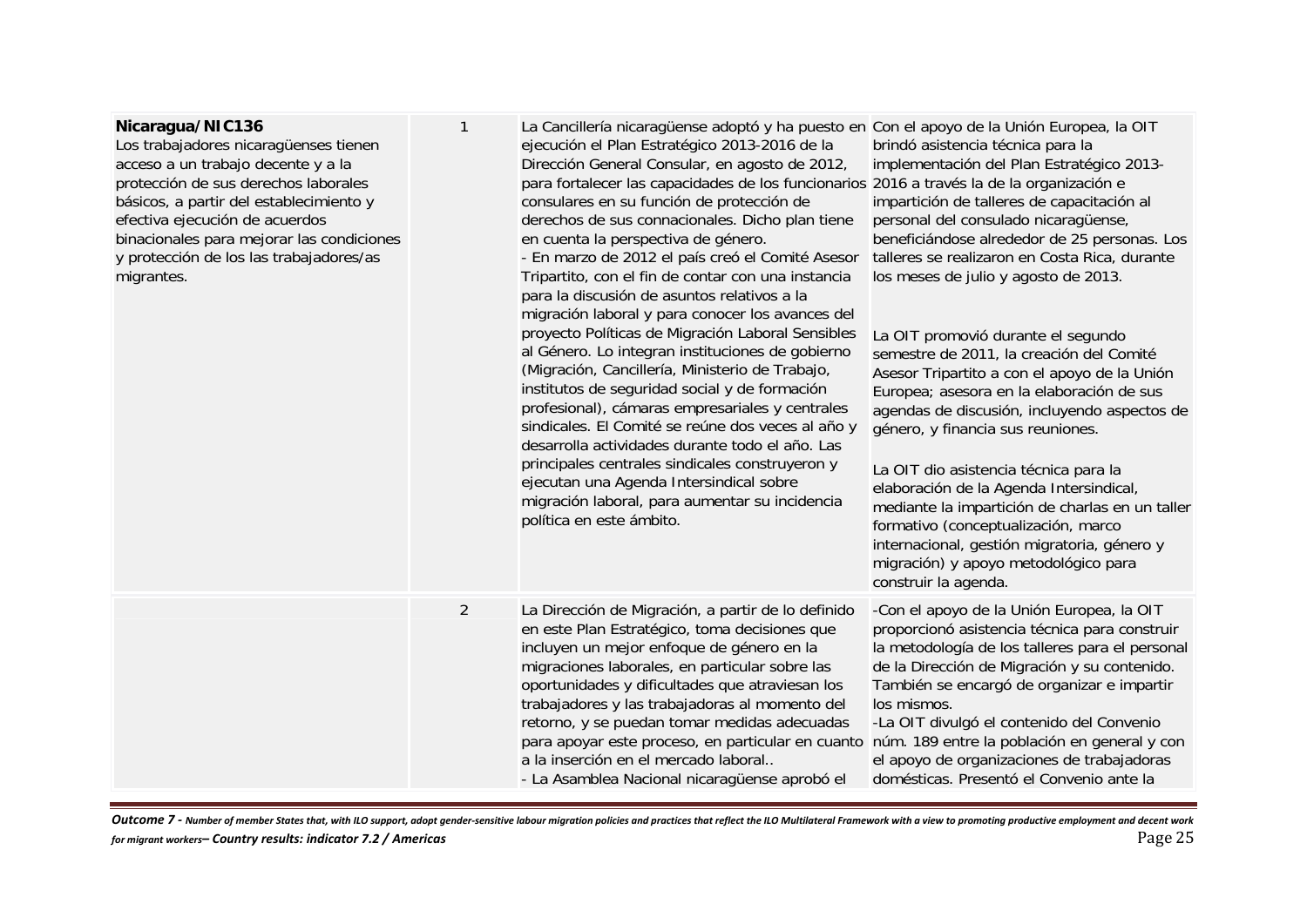|                                                                                                                                   |   | Convenio núm. 189 de la OIT y fue ratificado por<br>el país en enero de 2013. Con ello, el país cuenta<br>con un marco mínimo de derechos para las y los<br>trabajadores domésticos, estableciendo<br>disposiciones relativas al retorno de los<br>trabajadores domésticos y que deben<br>incorporarse en los contratos de trabajo en el país domésticos son migrantes y contiene<br>de destino.<br>Las autoridades migratorias de Costa Rica y<br>Nicaragua realizaron una Reunión técnica<br>binacional, en julio 2013, en San José, para<br>coordinar la puesta en práctica de la categoría<br>migratoria de habitante y trabajador<br>transfronterizo. Además, la delegación de<br>Nicaragua conoció el funcionamiento del Consejo<br>Nacional de Migración, el cual será puesto en<br>ejecución próximamente en Nicaragua.                                                                 | Comisión de Relaciones Exteriores de la<br>Asamblea Nacional y ante su Junta Directiva,<br>explicando las implicaciones de su ratificación,<br>durante el segundo semestre del 2012 y en el<br>mes de enero de 2013. Este convenio<br>reconoce que gran parte de los trabajadores<br>diferentes medidas específicas para esta<br>población.                                                                                                                                                                                                                                                                                                                                                                                                      |
|-----------------------------------------------------------------------------------------------------------------------------------|---|-------------------------------------------------------------------------------------------------------------------------------------------------------------------------------------------------------------------------------------------------------------------------------------------------------------------------------------------------------------------------------------------------------------------------------------------------------------------------------------------------------------------------------------------------------------------------------------------------------------------------------------------------------------------------------------------------------------------------------------------------------------------------------------------------------------------------------------------------------------------------------------------------|--------------------------------------------------------------------------------------------------------------------------------------------------------------------------------------------------------------------------------------------------------------------------------------------------------------------------------------------------------------------------------------------------------------------------------------------------------------------------------------------------------------------------------------------------------------------------------------------------------------------------------------------------------------------------------------------------------------------------------------------------|
| Panama/PAN131<br>Los/las trabajadores/as migrantes<br>tienen acceso a un trabajo decente<br>en particular a la protección social. | 1 | El Comité Asesor Tripartito se creó en setiembre de<br>2012, con el fin de contar con una instancia para la<br>discusión de asuntos relativos a la migración laboral y<br>para conocer los avances del proyecto Políticas de<br>Migración Laboral Sensibles al Género. Lo integran<br>instituciones de gobierno (Migración, Cancillería,<br>Ministerio de Trabajo, la principal cámara empresarial<br>y centrales sindicales. Se reúne dos veces al año y<br>desarrolla Programas de trabajo cada año durante<br>todo el año.<br>La Cancillería panameña elaboró y ha puesto en<br>ejecución el Plan Estratégico 2013-2016 de la Dirección acciones, la OIT ha dado apoyo mediante<br>General Consular, en agosto 2012, para fortalecer las<br>capacidades de los funcionarios consulares en su<br>función de protección de derechos de sus<br>connacionales, siendo importante para mejorar el | La OIT promovió, en setiembre de 2012, con<br>apoyo de la Unión Europea la creación del<br>Comité Asesor Tripartito, a través de asesoría<br>en la elaboración de sus agendas de<br>discusión, incluyendo aspectos de género. La<br>OIT dio asistencia técnica para la elaboración<br>de la Agenda, mediante la impartición de<br>charlas en un taller formativo<br>(conceptualización, marco internacional,<br>gestión migratoria, género y migración) y<br>apoyo metodológico para construir la agenda,<br>la cual se encuentra en ejecución. Para estas<br>recursos de la Unión Europea.<br>La OIT brindó asistencia técnica (contratación<br>de consultoría, incorporación del enfoque de<br>género y revisión del plan), con recursos de la |

Outcome 7 - Number of member States that, with ILO support, adopt gender-sensitive labour migration policies and practices that reflect the ILO Multilateral Framework with a view to promoting productive employment and dece *for* migrant workers– **Country results: indicator 7.2 / Americas** Page 26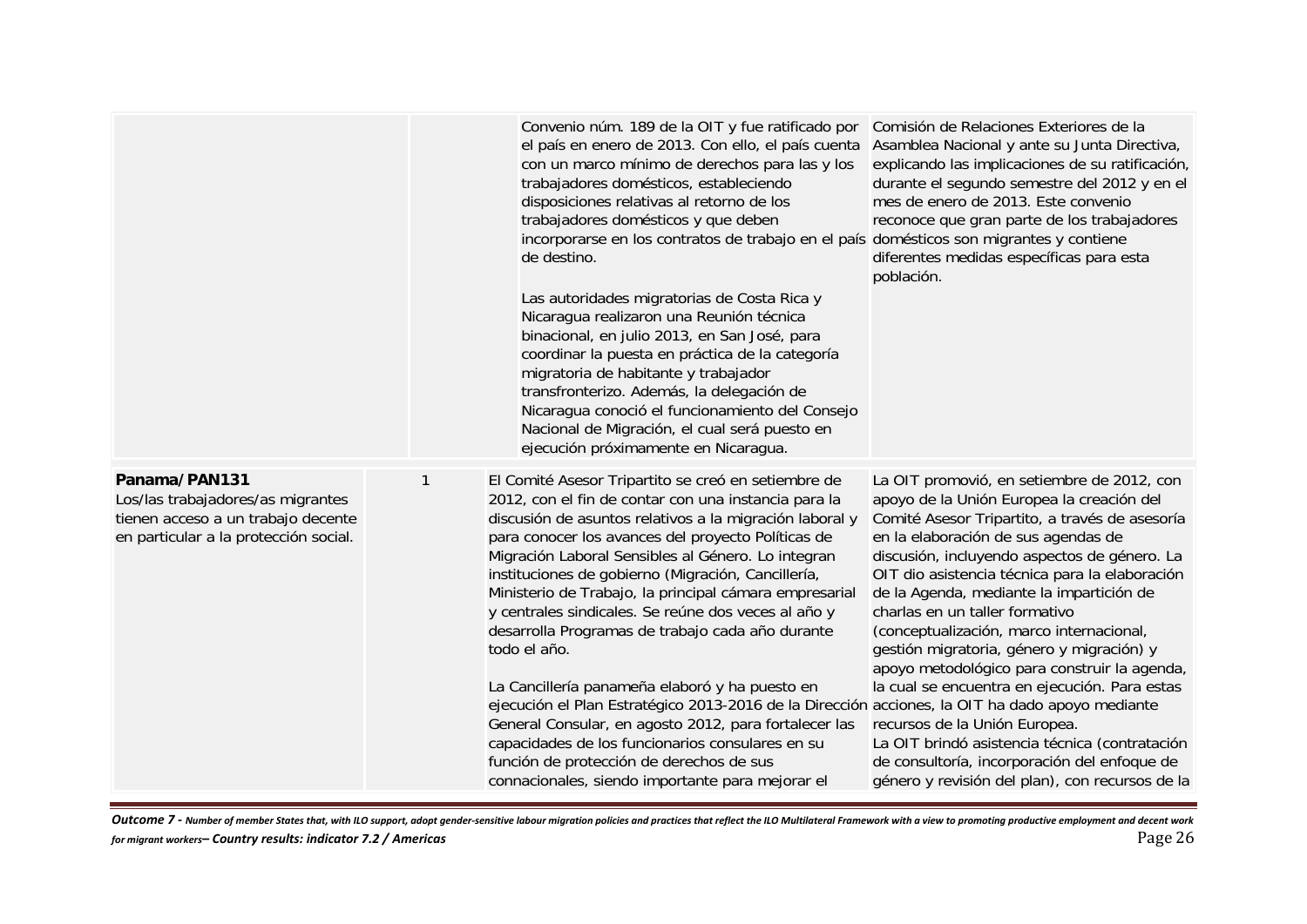|                                                                                                           |                | acceso de los trabajadores migrantes al trabajo<br>decente.                                                                                                                                                                                                                                                                                                                                                                                                                                                                                                                                                                                                                                       | Unión Europea, para la elaboración del plan<br>estratégico.                                                                                                                                                                                                                                                                                                                                                                                                                                                                                                                                                         |
|-----------------------------------------------------------------------------------------------------------|----------------|---------------------------------------------------------------------------------------------------------------------------------------------------------------------------------------------------------------------------------------------------------------------------------------------------------------------------------------------------------------------------------------------------------------------------------------------------------------------------------------------------------------------------------------------------------------------------------------------------------------------------------------------------------------------------------------------------|---------------------------------------------------------------------------------------------------------------------------------------------------------------------------------------------------------------------------------------------------------------------------------------------------------------------------------------------------------------------------------------------------------------------------------------------------------------------------------------------------------------------------------------------------------------------------------------------------------------------|
|                                                                                                           | $\overline{2}$ | Los inspectores de trabajo del Ministerio de Trabajo<br>incluyen en su actividad inspectiva asuntos<br>relacionados con la migración laboral y los derechos<br>que les asiste a los trabajadores migrantes, además,<br>brindando servicios de empleo eficaces y controlando<br>las condiciones de trabajo decente para esta<br>población.<br>- El Ministrerio de Trabajo cuenta con un manual de<br>uso práctico, elaborado durante el segundo semestre<br>del 2013 para precisar el rol de los inspectores de<br>trabajo cuando identifican trabajadores migrantes en<br>situación regular e irregular permitiendo controlar las<br>condiciones de trabajo decente en los lugares de<br>trabajo. | La OIT elaboró un plan de acción,<br>instrumento en el cual se identificó la creación<br>oficial de una Comisión de Género para el<br>CoNEP, con el objetivo de impulsar la igualdad<br>de género en la organización de talleres con<br>inspectores de trabajo en migración laboral.<br>Los talleres se llevaron a cabo durante el<br>segundo cuatrimestre del 2012.<br>La OIT elaboró un manual de uso práctico,<br>para precisar el rol de los inspectores de<br>trabajo cuando identifican trabajadores<br>migrantes en situación regular e irregular y<br>divulgación, durante el segundo semestre del<br>2013. |
| Brazil/BRA107<br>Implementación de la política<br>nacional de protección a los<br>trabajadores migrantes. | 1              | El CNIg (el Consejo Nacional de Migración, órgano<br>tripartito, coordinado por el Ministerio de Trabajo y<br>Empleo) promulgó la resolución normativa n. 97, de<br>12.01.2012 que concedió 5552 visas permanentes para técnicamente la construcción de planes,<br>nacionales de Haití, posibilitando que puedan trabajar<br>con todas la garantías ofrecidas en Brasil. En ese<br>bienio fueron concedidas 87599 autorizaciones para<br>hombres y 9107 para mujeres. Las principales<br>nacionalidades incluyen a Estados Unidos, Reino<br>Unido, Filipinas, Alemania y Portugal.                                                                                                                | La oficina de la OIT en Brasil participa<br>activamente en el Consejo Nacional de<br>Migración y a través de ese Consejo, apoya<br>políticas y garantiza la inclusión de temas<br>fundamentales, como igualdad de género y<br>raza, calificación para el trabajo,<br>sensibilización sobre los derechos laborales de<br>los migrantes y otros. La OIT participó en este<br>bienio en 8 reuniones del Consejo, apoyando<br>técnicamente sus discusiones.                                                                                                                                                             |
|                                                                                                           | $\overline{2}$ | La política nacional de protección a los trabajadores<br>migrantes está en proceso de actualización y fue<br>legitimada por el Consejo Nacional de Migración de<br>manera tripartita. El texto incluye temas como el<br>desarrollo de las competencias laborales y formación<br>de personal calificado, empleo productivo de los<br>trabajadores migrantes tras el regreso a su país y                                                                                                                                                                                                                                                                                                            | La OIT realizó talleres de discusión y participó<br>de 12 reuniones del sub grupo de género y<br>raza del CNIg para incluir esos temas en la<br>nueva versión de la política nacional.<br>Participó, presentando contenidos<br>relacionados a los Convenios de la OIT en el<br>taller 'El derecho de los Migrantes en Brasil'                                                                                                                                                                                                                                                                                       |